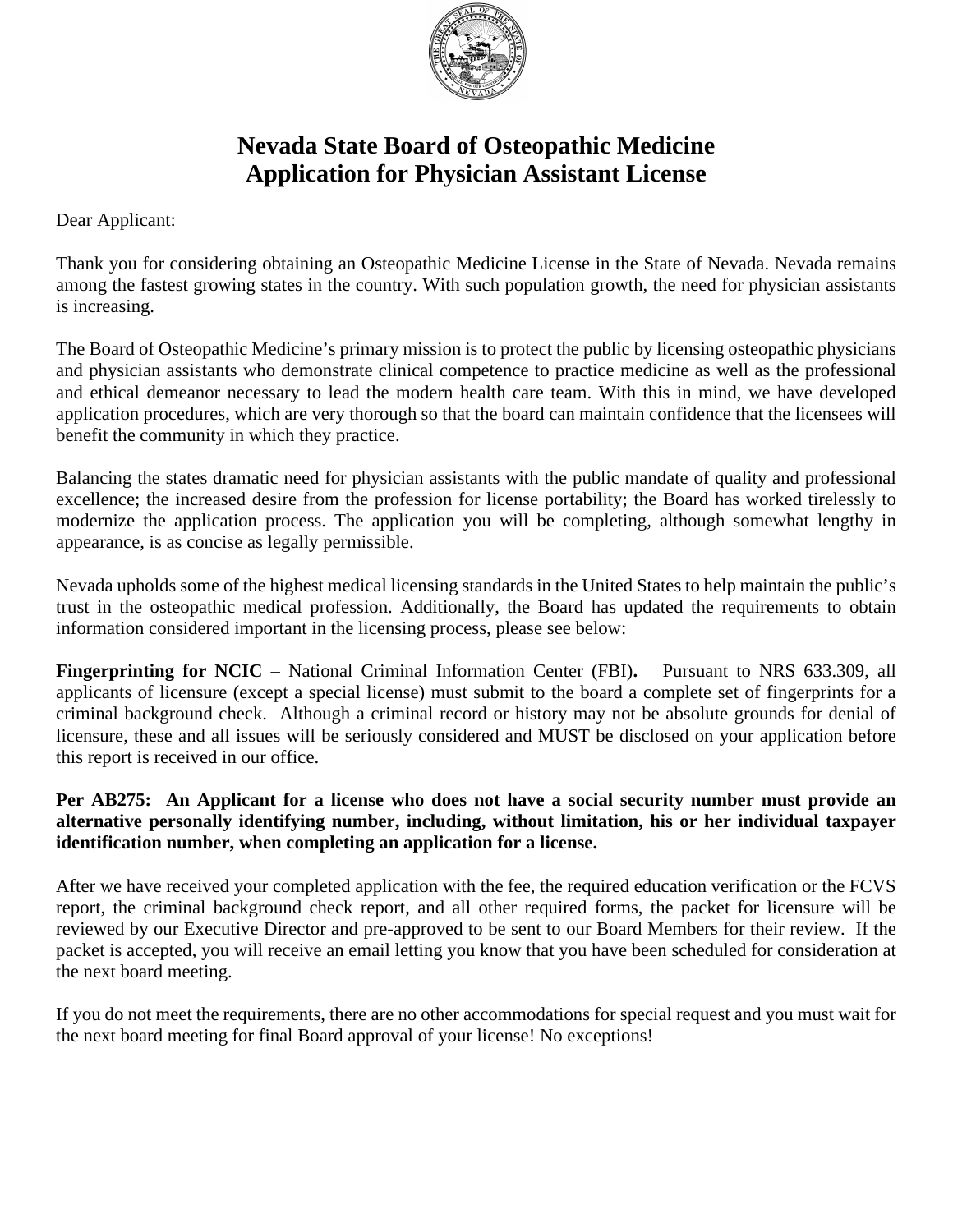An interview may be required if the Executive Director and President of the Board deem it necessary to explore your packet more thoroughly if certain information was learned during the application process. All applicants required to attend an interview with the Board are notified at least 21 working days prior to the meeting date.

Again, thank you for considering licensure! If you have any questions, regarding the application process, please do not hesitate to contact the Board office and speak with the licensing specialist.

Sincerely,

The Executive Director and Licensing Staff of Nevada State Board of Osteopathic Medicine 2275 Corporate Circle, Suite 210 Henderson, NV 89074 Phone: 702-732-2147 ext. 222 Fax: 702-732-2079 Toll Free: 877-725-7828 Email: [nmontano@bom.nv.gov](mailto:nmontano@bom.nv.gov) Website: [www.bom.nv.gov](http://www.bom.nv.gov/)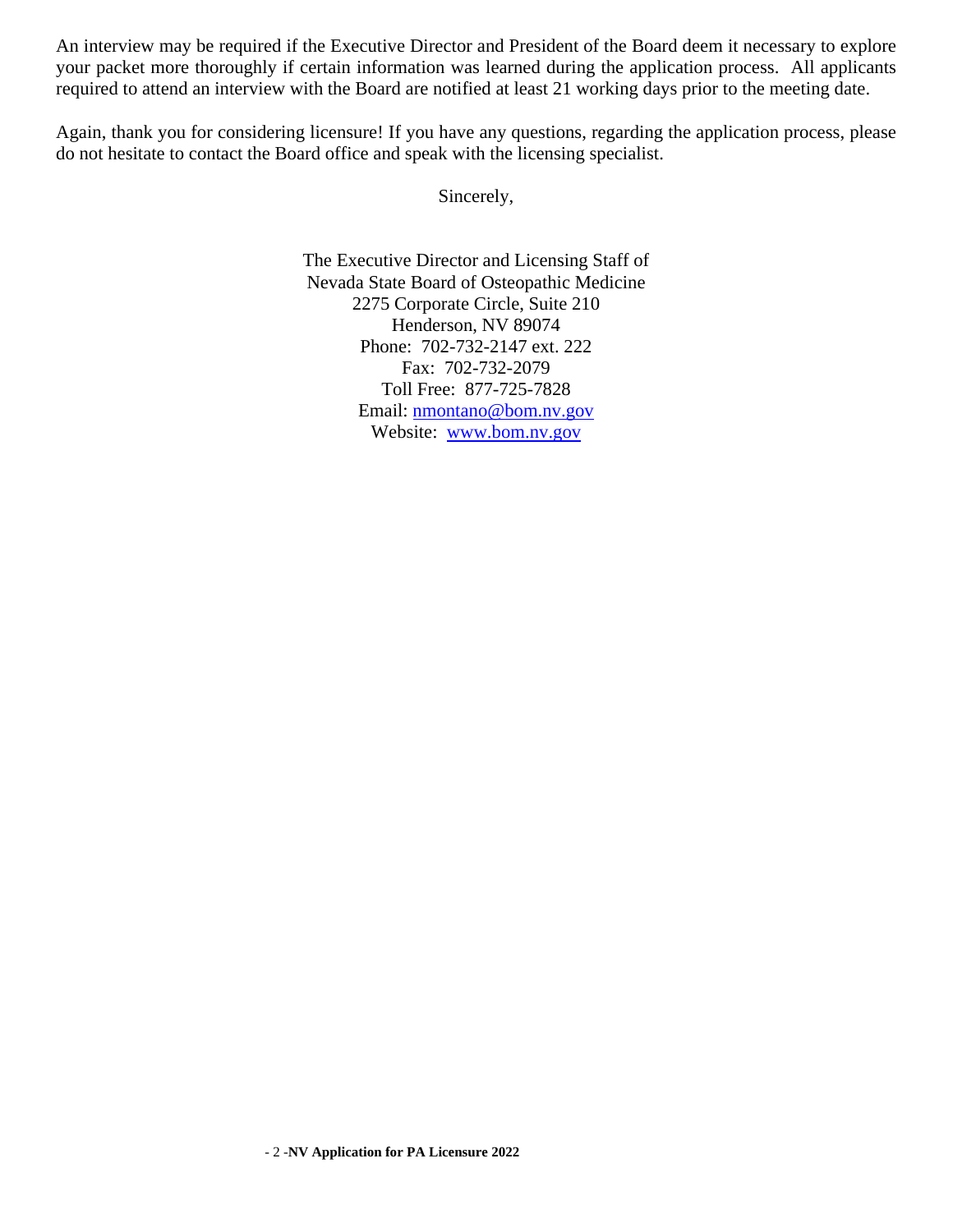

### **Minimum Requirements for Licensure refer to NRS 633.311.**

- 1. 21 YEARS OF AGE and,
- 2. GRADUATION FROM A SCHOOL WITH A DEGREE IN PHYSICIAN ASSISTANT,
- 3. PASSES ALL PARTS OF THE NATIONAL COMMISSION on CERTIFICATION of PHYSICIAN ASSISTANTS (NCCPA) or.
- 4. COMPLETION OF THE APPLICATION AND ALL REQUESTED DOCUMENTATION; and.
- 5. SUBMISSION OF 1 (ONE) FINGERPRINT CARD.
- 6. COMPLETION OF FORM #5 COLLABORATION AGREEMENT
- 7. PAYMENT OF FEES: **Per temporary Board policy approved on April 12, 2022, application fees will be waived for new licenses issued in Nevada between July 1, 2022 and June 30, 2023. Fingerprinting fees of \$50 will continue to be charged.**

#### **PAYMENT MUST BE RECEIVED BEFORE YOUR LICENSE IS APPROVED**

#### **INSTRUCTIONS**

**Application** (pages 1-9): Completed by the applicant, notarized as indicated, and returned to the Nevada State Board of Osteopathic Medicine with the application fee*.* If additional space is required for answers, separate sheets may be attached to the application. All additional sheets must be 8 and ½ x 11 inches in size. Any "Yes" question, other than #14 and #15, on the survey section **MUST** be explained on a separate sheet of paper. **No Application will be processed prior to receipt of all required fees.**

**FEES ARE NON-REFUNDABLE** AND ONLY APPLY TO THE YEAR THAT YOUR LICENSE IS APPROVED. THIS BOARD HAS A YEARLY RENEWAL.

**FCVS** is no longer required for physician assistant applicants. We will require original college transcripts, NCCPA certification letter, notarized copy of your passport, or a certified copy of your birth certificate. You may enroll in the FCVS service by going to www.fsmb.org/fcvs or call 817-868- 4000.

**FBI Fingerprint Card** and instructions will be sent to you upon receipt of this APPLICATION, the online application, **or** you can call to get them mailed to you.

Form #1, **VERIFICATION OF LICENS**E: Applicant is to fill out top portion and then forward to each State Board in which a license is/was held. Each state board will complete the bottom portion and return to the *Nevada State Board of Osteopathic Medicine*. Many States charge a fee for verification, which is the responsibility of the applicant. This form will only be accepted if received *FROM* that states professional licensing authority or board. We **do** accept verification throug[h www.VeriDoc.org.](http://www.veridoc.org/) 

Form #2, **MEDICAL MALPRACTICE:** Applicant is to complete this form if there is an open, closed, or dismissed medical malpractice claim. Please also provide copies of the court documents for each case.

Form #4, AFFIDAVIT OF MORAL AND PROFESSIONAL CHARACTER: Applicant provides to three references and returns directly to the Board after being completed and notarized. **At least one Affidavit must be completed by a medical professional the applicant has known for at least three (3) years or more.** Additional copies may be obtained by photocopying Form 4.

**PHYSICIAN ASSISTANT COLLABORATING AGREEMENT:** Must be completed by the physician assistant and the employing physician. All signatures on the agreement must be originals and use of an in-person notary is required. Return all pages of the original, completed, and notarized agreement to the Board.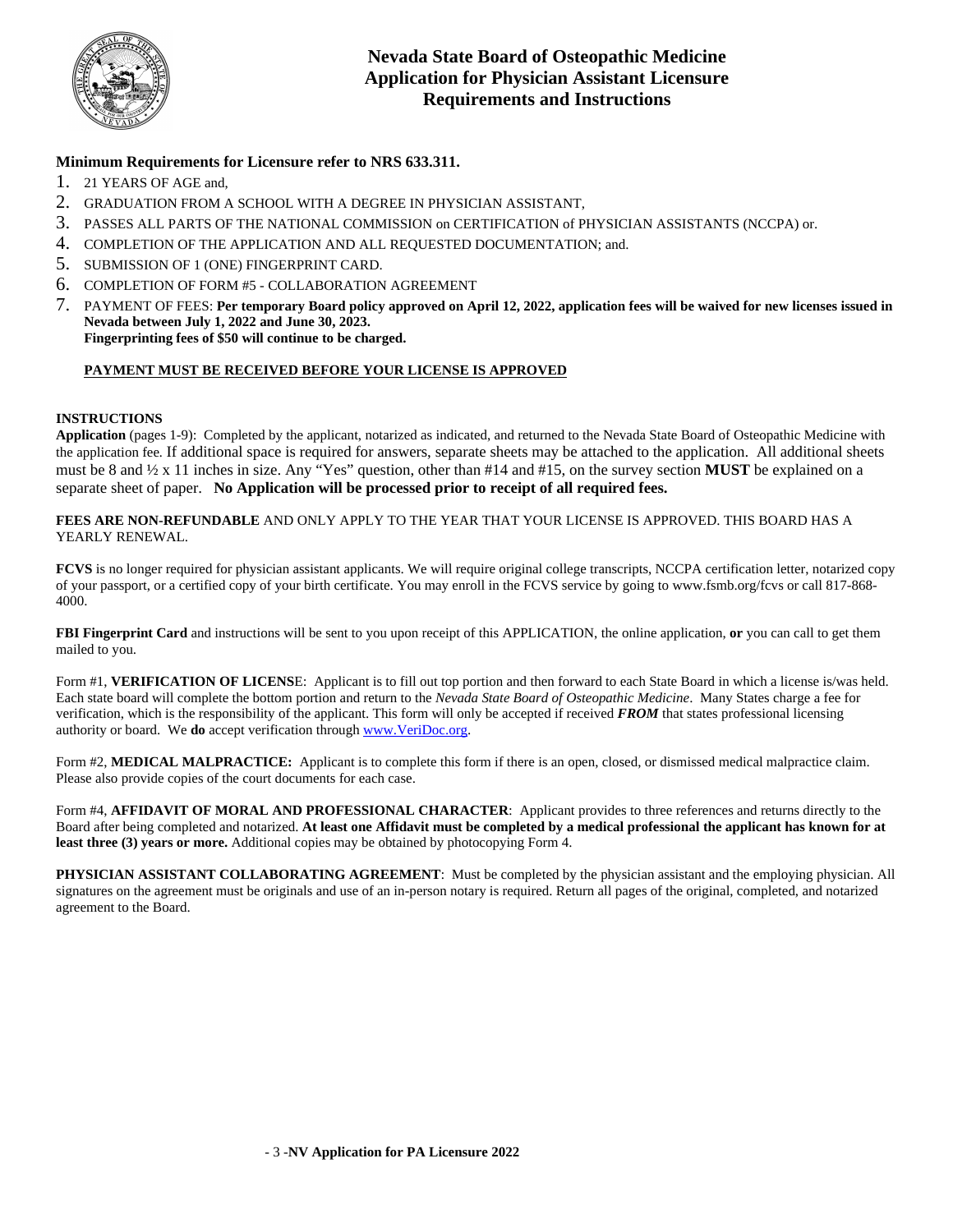# **Checklist**

After completing the enclosed application, you are responsible for submitting the application along with certain documents. This checklist is intended to help you ensure that all proper documents accompany your application.

| <b>Completed Application</b>                                                                                                                                                                                                                              |  |
|-----------------------------------------------------------------------------------------------------------------------------------------------------------------------------------------------------------------------------------------------------------|--|
| State Licensure Verification form sent to the Board from all<br>states in which you have ever held any PA license(s)                                                                                                                                      |  |
| Completed and notarized "Affidavit and Authorization for<br>Release of Information" form with color photo attached                                                                                                                                        |  |
| (1) Official transcripts for PA program, NCCPA<br>certification letter, and passport or birth certificate;<br>or<br>(2) Federation Credentials Verification Service (FCVS)<br>completed report.<br>Note: This Board requires current NCCPA certification. |  |
| Payment of initial licensing fee. (Please see #7 - PAYMENT<br>OF FEES - on previous page for amount.)                                                                                                                                                     |  |
| Child Support Information Form (per NRS 633.307)                                                                                                                                                                                                          |  |
| Completed Medical Malpractice and or Professional Liability<br>Reporting form for <b>any and all</b> malpractice claims,<br>settlements, and or judgments.                                                                                                |  |
| A certified birth certificate or notarized passport copy                                                                                                                                                                                                  |  |
| 1 (one) Completed FBI Applicant Fingerprint Card (A<br>fingerprint packet will be mailed to you upon receipt of<br>application.)                                                                                                                          |  |
| 3 (three) Affidavits of Moral and Professional Character<br>from licensed DO, MD, PA, or APRN.                                                                                                                                                            |  |

It is your responsibility to immediately notify the board in writing of any changes to the answers to any of the questions contained in this application if such a change occurs at any time prior to a license being granted to you by the board.

All forms should be sent directly to the board unless otherwise indicated: **Nevada State Board of Osteopathic Medicine 2275 Corporate Circle, Suite 210 Henderson, NV 89074 Phone: 702-732-2147 Fax: 702-732-2079 Toll Free: 877-325-7828 Email: [nmontano@bom.nv.gov](mailto:nmontano@bom.nv.gov)**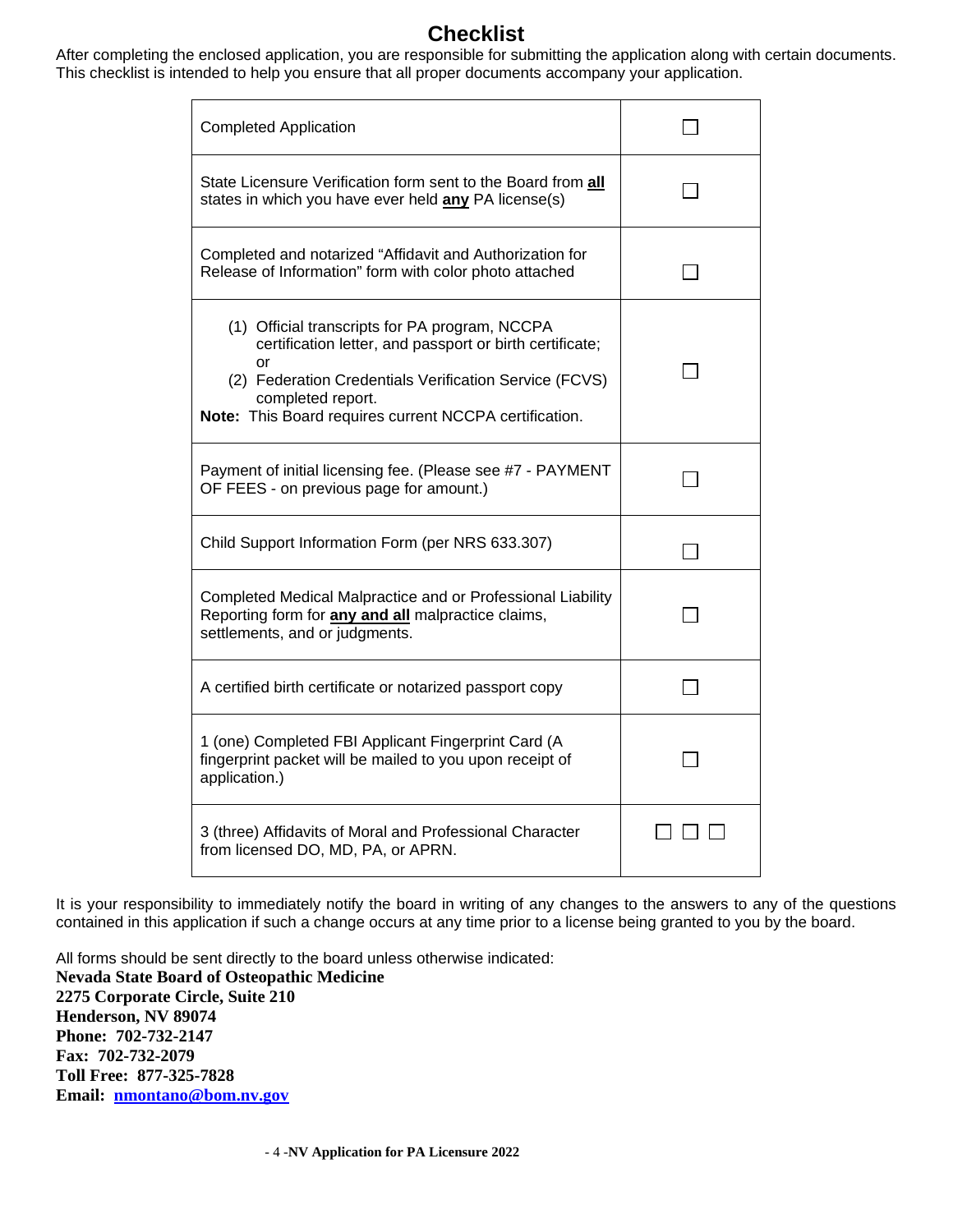# **State of Nevada - Board of Osteopathic Medicine Application for Physician Assistant Licensure**

**Dual License: Are you applying simultaneously (at the same time) for a PA license with the Nevada Board of Medical Examiners? NOTE: If not, or if you are currently licensed with the Nevada Board of Medical Examiners, you do not qualify for a dual PA license. YES NO**

**Note**: If YES, Per SB 184 (01-01-2022), PA applicants who simultaneously apply for a license with both the Nevada State Board of Osteopathic Medicine and the Nevada Board of Medical Examiners shall pay only **half** of the initial licensing fee for each Board. **See PAYMENT OF FEES section 7 on page three.**

**1. Name:** Indicate your full legal name. If your name has changed at any time during your life, you must submit a copy of the legal document (marriage certificate, divorce decree, etc.) supporting your name change.

| 1. Full Name (use no initials) |                      |                   |             |        |                    |
|--------------------------------|----------------------|-------------------|-------------|--------|--------------------|
| Last Name                      |                      | <b>First Name</b> | Middle Name | Suffix | <b>Maiden Name</b> |
|                                | All other names used |                   |             |        |                    |

**2. Address/Phone:** Please complete all sections and indicate which address you wish to be used for public access and which is to be used for mailings from the medical board. Each state's law determines whether each address or phone number is a public record in the state in which you are applying. You may wish to contact the licensing authority for that state for further information. Many boards publish the "Public Access" address on their website; therefore you should consider what your preferred address is for these purposes.

| 2. Address/Phone                                                   |                             |     |                       |                        |
|--------------------------------------------------------------------|-----------------------------|-----|-----------------------|------------------------|
| <b>Practice Address</b>                                            |                             |     |                       |                        |
| <b>Public Access</b><br>$\Box$ Mailing                             | <b>Street</b>               |     |                       |                        |
|                                                                    | City                        |     | <b>State</b>          | Zip Code               |
|                                                                    | Telephone                   | Fax | E-mail address        | <b>Alternate Phone</b> |
| <b>Home Address</b>                                                |                             |     |                       |                        |
| $\Box$ Public Access<br>$\Box$ Mailing                             | <b>Street</b>               |     |                       |                        |
|                                                                    | City                        |     | <b>State</b>          | Zip Code               |
|                                                                    | Telephone                   | Fax | E-mail address        | <b>Alternate Phone</b> |
| Are you NCCPA Certified?<br>If yes, please complete the following: | <b>No</b><br>Yes            |     |                       |                        |
| <b>NCCPA</b>                                                       | <b>Certification Number</b> |     | Date of Certification | Date of Expiration     |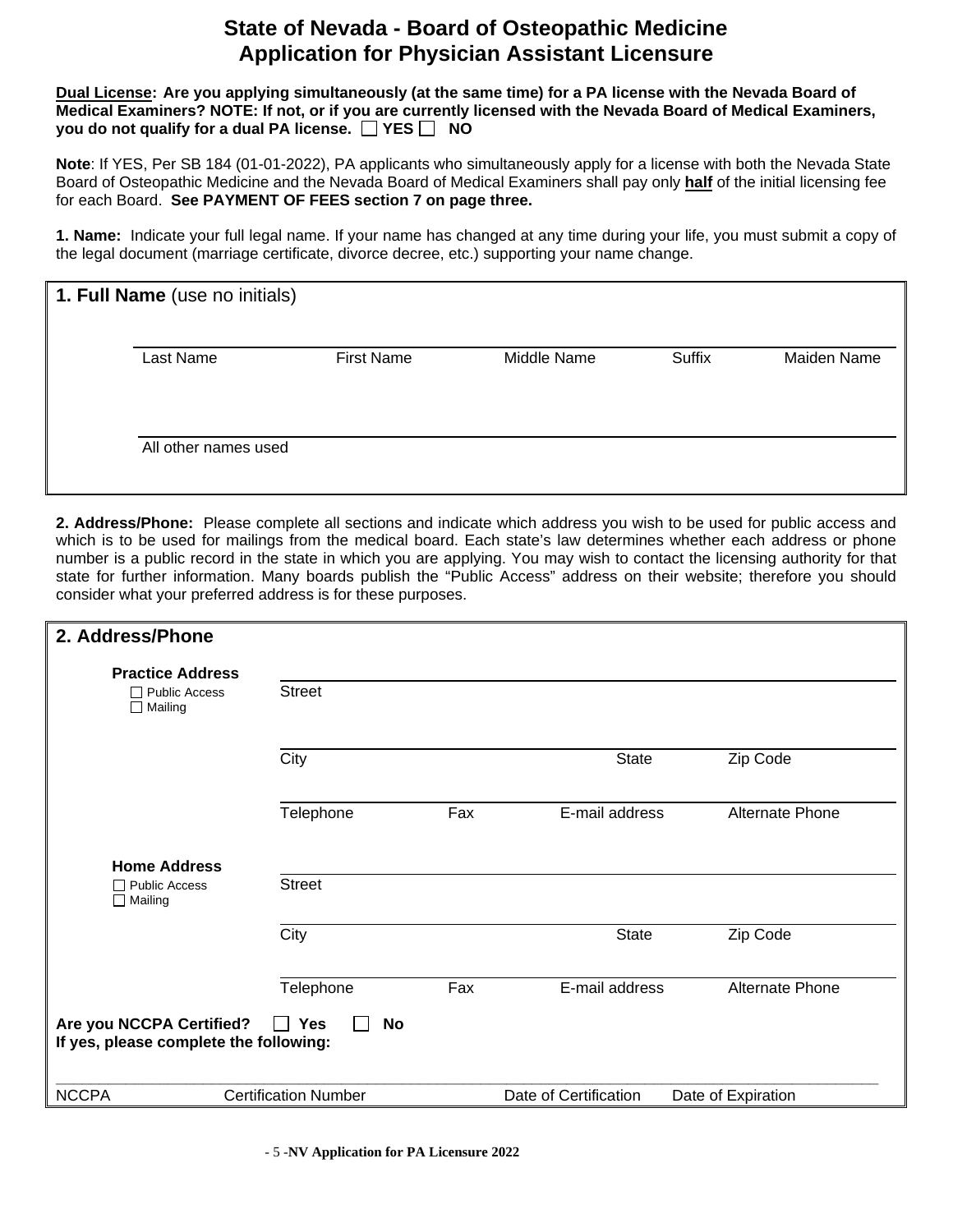| Active Military: $\Box$ Yes                                                                                              | HINO | Spouse Active Military: $\Box$ Yes |  | ∣ I No |  |
|--------------------------------------------------------------------------------------------------------------------------|------|------------------------------------|--|--------|--|
| Have you ever served in the Armed Forces of the United States? $\Box$ Yes<br>∣ I No<br>If yes, in which branch and when? |      |                                    |  |        |  |
| Are you the surviving spouse of a veteran? $\Box$ Yes                                                                    |      | No                                 |  |        |  |

**Have you ever been assigned to duty for minimum of 6 continuous years in the National Guard or a reserve component of the Armed Forces of the United States and separated from such service under conditions other than**  dishonorable? □ Yes □ No

**Have you ever served the Commissioned Corps of the United States Public Health Service of the Commissioned Corps of the National Oceanic and Atmospheric Administration of the United States in the capacity of a commissioned officer while on active duty in defense of the United States and separated from such service under**  conditions other than dishonorable?  $\Box$  Yes

| 3. Identification  |                               |                                                                  |                    |                                                                                                                                                                                                                                                                                                                                                                                                                                                                                                                                                                                                                                                  |  |
|--------------------|-------------------------------|------------------------------------------------------------------|--------------------|--------------------------------------------------------------------------------------------------------------------------------------------------------------------------------------------------------------------------------------------------------------------------------------------------------------------------------------------------------------------------------------------------------------------------------------------------------------------------------------------------------------------------------------------------------------------------------------------------------------------------------------------------|--|
|                    | Date of Birth<br>(mm/dd/yyyy) | <b>Birth City</b>                                                | <b>Birth State</b> | <b>Birth Country</b>                                                                                                                                                                                                                                                                                                                                                                                                                                                                                                                                                                                                                             |  |
|                    | Gender                        | Social Security Number, or                                       |                    |                                                                                                                                                                                                                                                                                                                                                                                                                                                                                                                                                                                                                                                  |  |
|                    |                               | Alternative Personal Identification Number (such as Taxpayer ID) |                    |                                                                                                                                                                                                                                                                                                                                                                                                                                                                                                                                                                                                                                                  |  |
|                    | Height                        | Weight                                                           | Color of Hair      | Color of Eyes                                                                                                                                                                                                                                                                                                                                                                                                                                                                                                                                                                                                                                    |  |
| law (NRS 633.326). |                               |                                                                  |                    | Your social security number is required to facilitate reporting to the federal Healthcare Integrity & Protection Data Bank (42 U.S.C. Sections 1320a-7e(b),<br>5 U.S.C. Section 552a, and 45 C.F.R. pt. 61) and for accurate identification under the federal and state child support enforcement law (42 U.S.C. Section<br>666 and applicable state law). It may also be used for reporting to the National Practitioner Data Bank (42 U.S.C. Section 11101 and 45 C.F.R. pt. 60)<br>and for other investigative/enforcement purposes in compliance with state laws governing physician discipline or as otherwise required by state or federal |  |

**4.** List name and address for any and all colleges or universities attended other than schools where professional medical education was received.

|             | 4. Colleges or Universities (attach additional pages if necessary) |       |          |         |                                        |                    |        |  |
|-------------|--------------------------------------------------------------------|-------|----------|---------|----------------------------------------|--------------------|--------|--|
| $\mathbf 1$ | <b>School Name</b>                                                 |       |          | Address |                                        |                    |        |  |
|             |                                                                    |       |          |         |                                        |                    |        |  |
|             | City                                                               | State | Zip Code | Country | <b>Attendance Dates</b><br>$From - To$ | Graduation<br>Date | Degree |  |
| 2           |                                                                    |       |          |         |                                        |                    |        |  |
|             | <b>School Name</b>                                                 |       |          | Address |                                        |                    |        |  |
|             |                                                                    |       |          |         |                                        |                    |        |  |
|             | City                                                               | State | Zip Code | Country | <b>Attendance Dates</b><br>$From - To$ | Graduation<br>Date | Degree |  |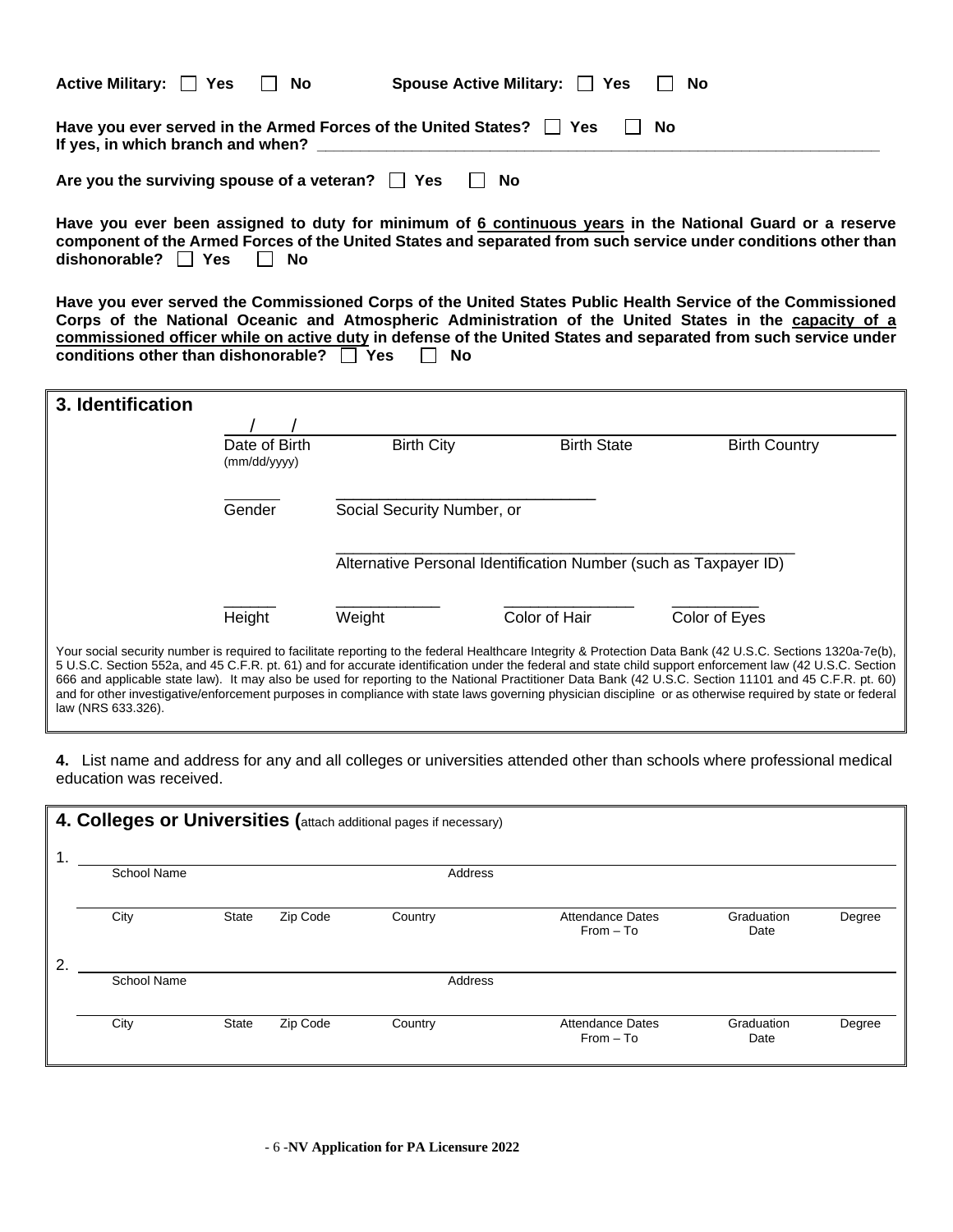**5. Medical School:** List **all** medical schools you have attended, even those from which you did not graduate in chronological order. Attach an additional sheet if necessary.

|                  | 5. Medical School (attach additional pages if necessary) |              |          |         |                                        |                    |        |
|------------------|----------------------------------------------------------|--------------|----------|---------|----------------------------------------|--------------------|--------|
|                  |                                                          |              |          |         |                                        |                    |        |
|                  | <b>School Name</b>                                       |              |          | Address |                                        |                    |        |
|                  | City                                                     | <b>State</b> | Zip Code | Country | <b>Attendance Dates</b><br>$From - To$ | Graduation<br>Date | Degree |
| $\overline{2}$ . |                                                          |              |          |         |                                        |                    |        |
|                  | <b>School Name</b>                                       |              |          | Address |                                        |                    |        |
|                  |                                                          |              |          |         |                                        |                    |        |
|                  | City                                                     | State        | Zip Code | Country | <b>Attendance Dates</b><br>$From - To$ | Graduation<br>Date | Degree |

| <b>6. Child Support Information</b> (per NRS 633.326)                                                                                                                                                                                                                                                   |
|---------------------------------------------------------------------------------------------------------------------------------------------------------------------------------------------------------------------------------------------------------------------------------------------------------|
| Please mark the appropriate response:                                                                                                                                                                                                                                                                   |
| I am NOT subject to a court order for the support of a child.                                                                                                                                                                                                                                           |
| I AM subject to a court order for the support of one or more children and am in compliance with the order or am in<br>compliance with a plan approved by the District Attorney or other controlling public agency enforcing the order for<br>the repayment of the amount owed pursuant to the order; or |
| AM subject to a court order for the support of one or more children and am not in compliance with the order or a<br>plan approved by the District Attorney or other public agency enforcing the order for the repayment of the amount<br>owed pursuant to the order.                                    |
| Signature of Applicant                                                                                                                                                                                                                                                                                  |

| 7. Examination History |                                                                                                                                                                                                                                      |                          |                    |  |  |  |  |
|------------------------|--------------------------------------------------------------------------------------------------------------------------------------------------------------------------------------------------------------------------------------|--------------------------|--------------------|--|--|--|--|
|                        | List each licensure examination, U.S. or international, you have taken (USMLE, NBME, NBOME, Etc.). If additional space<br>is necessary, please enclose a separate sheet with your application and include all the information below. |                          |                    |  |  |  |  |
| Examination            | Most Recent Date taken (Month/Year)                                                                                                                                                                                                  | Passed (P) or Failed (F) | Number of attempts |  |  |  |  |
| $\Box$ NCCPA           |                                                                                                                                                                                                                                      | $\Box$ p    F            |                    |  |  |  |  |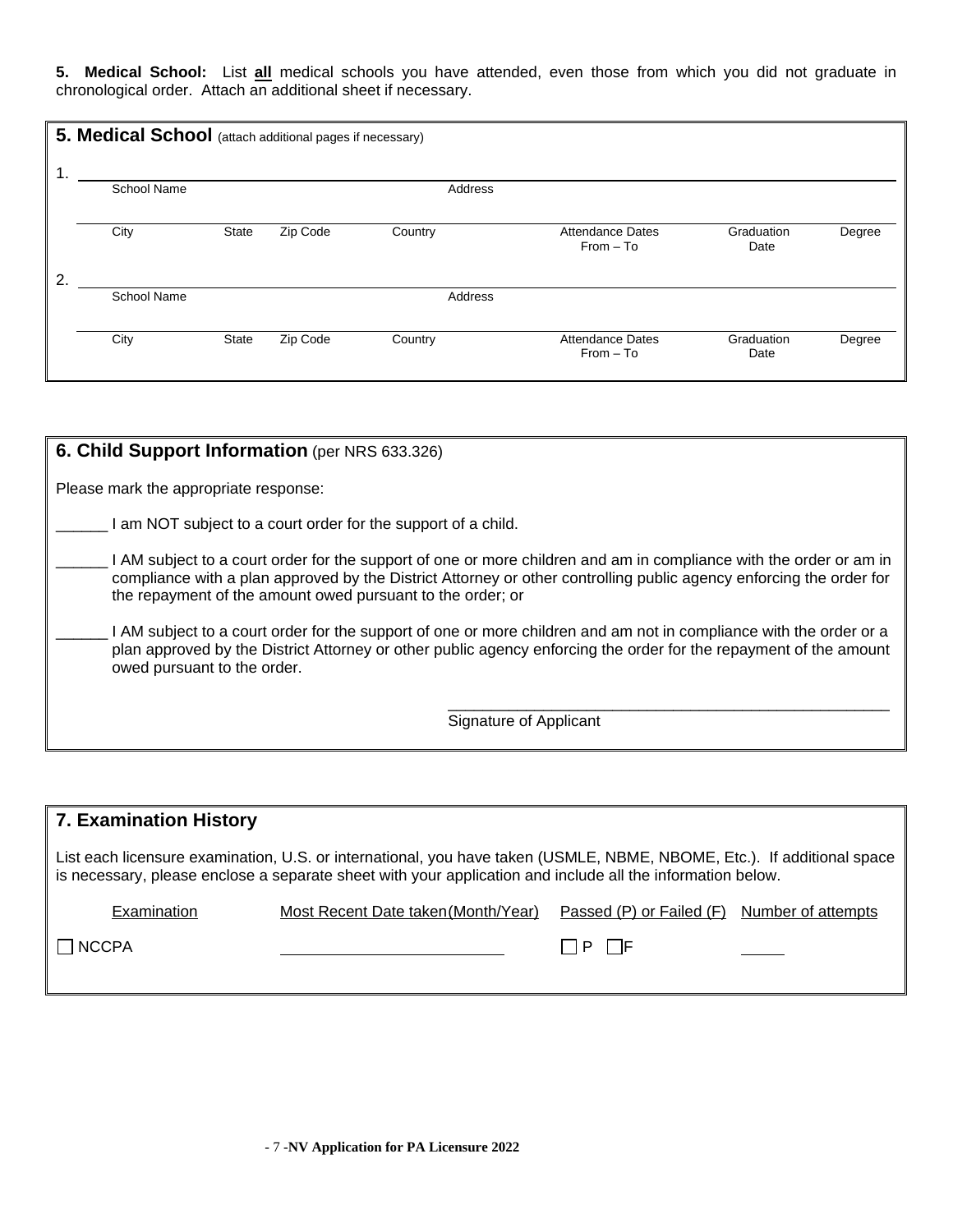**8. State or Professional Licensure:** You must complete the attached "Licensure Verification" form and forward it to **all** states in which you have held **any** healthcare license or certification. The verifying entity must forward all documentation directly to this board. Some state boards charge a fee for this information. Contact the state board where you hold or held a license to determine their requirements.

| 8. State Licensure |                                      |                                                                                  |                   |                   |
|--------------------|--------------------------------------|----------------------------------------------------------------------------------|-------------------|-------------------|
|                    | (Special, Training, or Full License) | 1. State _______Type ___________________License Number__________________________ |                   | Status Issue Date |
|                    | (Special, Training, or Full License) | 2. State_______Type___________________License Number____________________________ |                   | Status Issue Date |
| 3. State____       | (Special, Training, or Full License) | Type________________License Number_____________________Status________Issue Date  |                   |                   |
| 4. State___        | (Special, Training, or Full License) | _Type____________________License Number__                                        | Status Issue Date |                   |
| 5. State           | (Special, Training, or Full License) | Type License Number                                                              |                   | Status Issue Date |
| 6. State____       | (Special, Training, or Full License) |                                                                                  |                   | Status Issue Date |

# **9. Chronology of Activities** (copy and attach additional pages if necessary)

| Dates:<br>From/To |                                                                                                                                                                                                                                | <b>Practice/Employment</b> |                     |         |
|-------------------|--------------------------------------------------------------------------------------------------------------------------------------------------------------------------------------------------------------------------------|----------------------------|---------------------|---------|
| 1.                |                                                                                                                                                                                                                                |                            |                     |         |
| From:             | Practice/Employment Name                                                                                                                                                                                                       |                            |                     |         |
|                   | Practice/Employment Address                                                                                                                                                                                                    | City                       | Zip Code<br>State   | Country |
| To:               | Position & Department: The Contract of the Contract of the Second Warehouse of the Second Warehouse of the Second Warehouse of the Second Warehouse of the Second Warehouse of the Second Warehouse of the Second Warehouse of |                            |                     |         |
|                   | □Employment □Staff Privileges □Affiliation □Other                                                                                                                                                                              |                            |                     |         |
| 2.                |                                                                                                                                                                                                                                |                            |                     |         |
| From:             | Practice/Employment Name                                                                                                                                                                                                       |                            |                     |         |
|                   | Practice/Employment Address                                                                                                                                                                                                    | City                       | Zip Code<br>State   | Country |
| To:               |                                                                                                                                                                                                                                |                            |                     |         |
|                   |                                                                                                                                                                                                                                |                            |                     |         |
| 3.                |                                                                                                                                                                                                                                |                            |                     |         |
| From:             | Practice/Employment Name                                                                                                                                                                                                       |                            |                     |         |
|                   | Practice/Employment Address                                                                                                                                                                                                    | City                       | State<br>Zip Code   | Country |
| To:               |                                                                                                                                                                                                                                |                            |                     |         |
|                   | □Employment □Staff Privileges □Affiliation                                                                                                                                                                                     |                            | $\Box$ Other $\Box$ |         |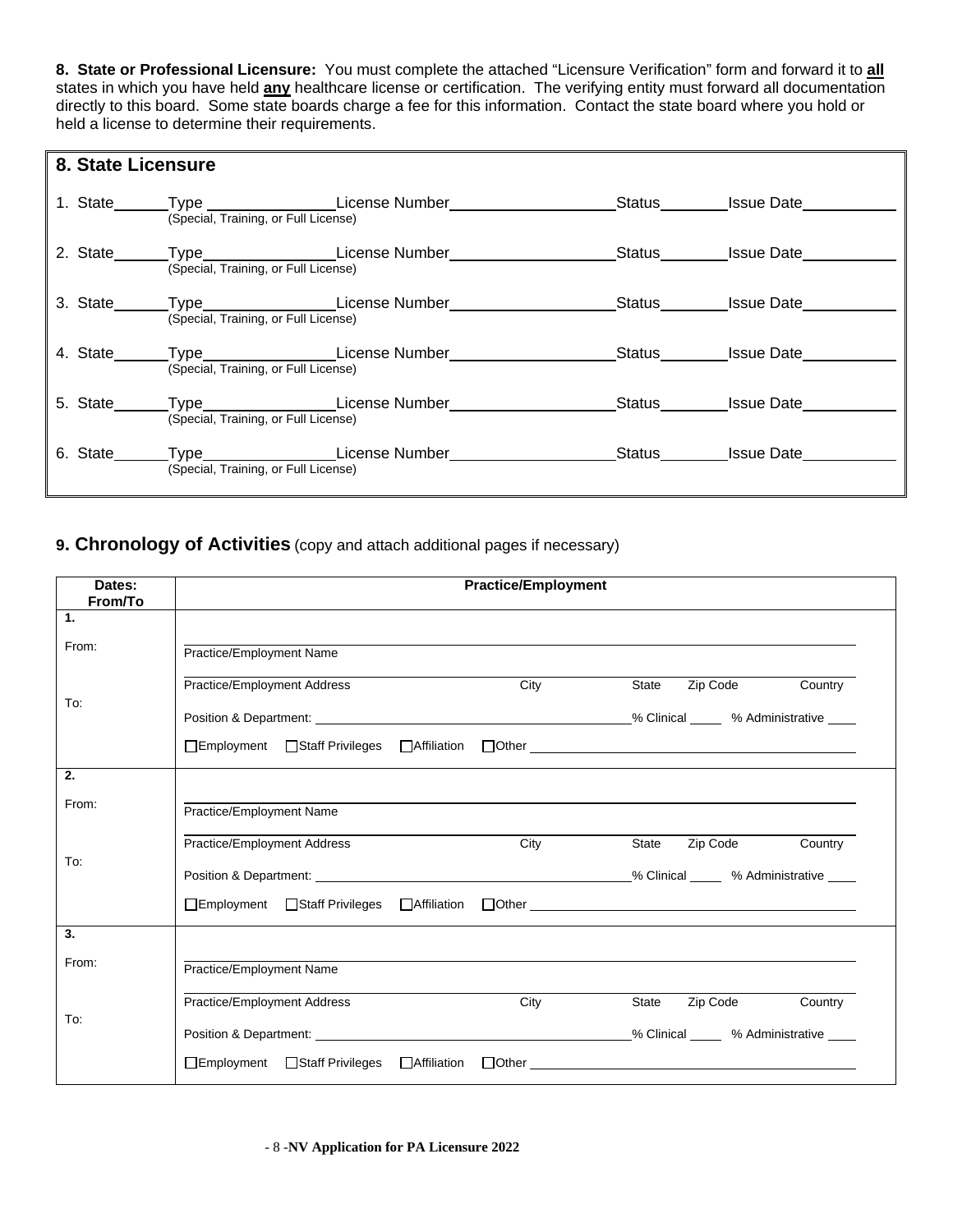|    | 10. Questions: Please answer yes or no to the following questions. All, 'yes', answers in questions 1 through 14 must<br>be explained on a separate sheet of 81/2 x 11 piece of paper. Each numbered question corresponds to a numbered,<br>'yes', or, 'no', check box on the right side of this page.                                                                                                       |                      |                      |    |
|----|--------------------------------------------------------------------------------------------------------------------------------------------------------------------------------------------------------------------------------------------------------------------------------------------------------------------------------------------------------------------------------------------------------------|----------------------|----------------------|----|
|    | 1. Have any disciplinary or administrative actions ever been taken against any healing art license which you now<br>hold or have held by the U.S. Military, U.S. Public Health Service, or other U.S. federal government<br>entity?                                                                                                                                                                          | 1.                   | □Yes □No             |    |
|    | 2. Have you ever been denied a license, permission to practice medicine or any other healing art, or permission to<br>take an examination to practice medicine or any other healing art in any state, country, or U.S. territory?                                                                                                                                                                            | 2.                   | $\Box$ Yes $\Box$ No |    |
|    | 3. Have you ever had a medical license revoked, suspended, or limited in any state, or U.S. territory?                                                                                                                                                                                                                                                                                                       | 3.                   | $\Box$ Yes $\Box$ No |    |
|    | 4. Have you ever voluntarily surrendered a license to practice in the healing arts in any state, country or U.S.<br>territory?                                                                                                                                                                                                                                                                               | 4.                   | $\Box$ Yes $\Box$ No |    |
|    | 5. Have you ever failed a state licensure examination, any part of FLEX, COMLEX, USMLE, or NBOME even if<br>subsequently passed?                                                                                                                                                                                                                                                                             | 5.                   | $\Box$ Yes $\Box$ No |    |
| 6. | Have you ever had staff privileges in a hospital denied, suspended, limited, revoked or non-renewed, or have you<br>ever resigned from a medical staff in lieu of disciplinary or administrative action? (This does not include<br>suspensions or restrictions for failure to complete medical records).                                                                                                     | 6.                   | □Yes □No             |    |
| 7. | Have you ever been investigated for, charged with, or convicted of unprofessional conduct, professional<br>incompetence, gross malpractice or malpractice, or any other violation or statute, rule or regulation governing the<br>practice of medicine by any medical licensing board or other agency (including Federal), hospital or medical<br>society or sued in a court of law for alleged malpractice? | 7.                   | Yes                  | No |
|    | 8. Have you ever been denied membership or expelled from a medical society or other professional medical<br>organization including the AOA, AMA, any member specialty board of the AOA or ABMS?                                                                                                                                                                                                              | 8.                   | $\sqcup$ Yes         | No |
|    | 9. Do you regularly take any prescription drug for therapeutic purposes?                                                                                                                                                                                                                                                                                                                                     | 9.                   | ∐Yes ∑No             |    |
|    | 10. Have you ever surrendered your state or federal controlled substance registration or had it restricted in any way?                                                                                                                                                                                                                                                                                       | 10.                  | Yes   No             |    |
|    | 11. Do you currently have a condition including mental or physical illness or substance use disorder that impairs your<br>judgment otherwise adversely affects your ability to practice medicine in a competent, ethical and professional<br>manner?                                                                                                                                                         | 11.                  | Yes   No             |    |
|    | If "Yes" how are you managing the impairment? (respond on separate sheet)                                                                                                                                                                                                                                                                                                                                    |                      |                      |    |
|    | 12. Are you now or have been within the past year investigated for, charged with or convicted of, or pled nolo contendere<br>to a violation of any federal, state or local law relating to the manufacture, distribution, or dispensing of controlled<br>substances, or to drug addiction?<br>12.                                                                                                            | $\Box$ Yes $\Box$ No |                      |    |
|    | 13. Have you ever been arrested, investigated for, charged with or convicted of, or pled nolo contendere to any<br>offense, misdemeanor or felony in any state, the United States, or a foreign country? (Except violations of traffic<br>laws resulting in fines of \$75.00 or less).                                                                                                                       | 13.                  | $\Box$ Yes $\Box$ No |    |
|    | 14. Do you attest to knowledge of safe injection practices and CDC Guidelines?                                                                                                                                                                                                                                                                                                                               | 14.                  | $\Box$ Yes $\Box$ No |    |
|    | 15. If granted a license, do you intend to practice in Nevada?                                                                                                                                                                                                                                                                                                                                               | 15.                  | $\Box$ Yes $\Box$ No |    |

- 9 -**NV Application for PA Licensure 2022**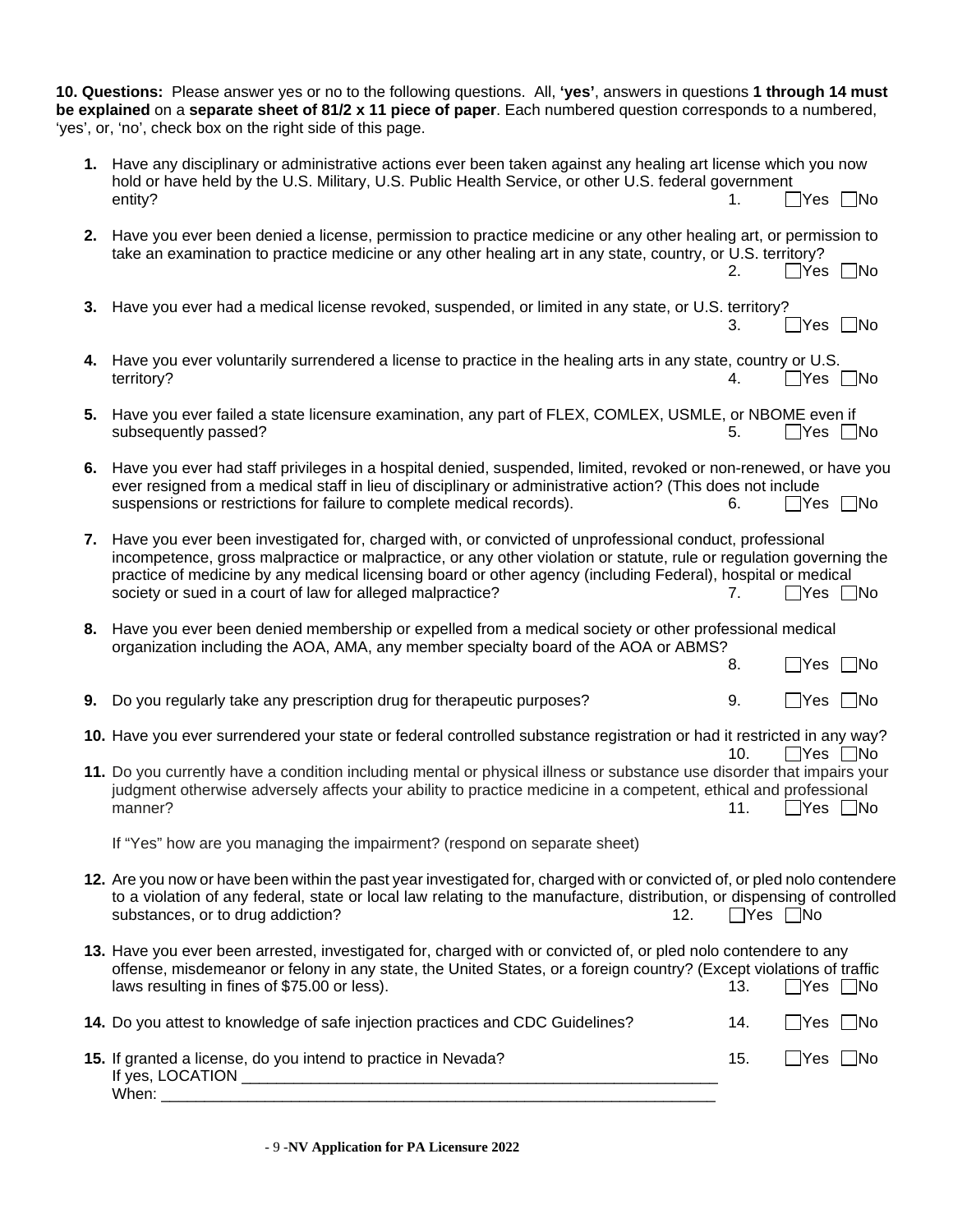**Affidavit and Authorization for Release of Information:** You must attach a recent (less than 6 months old) passport quality, color photograph of yourself to this form. Take the form to a notary public and sign the form in the presence of the notary public. The notarized form then must be sent directly to this Board.

## **Affidavit And Authorization For Release of Information**

I, the undersigned, being duly sworn, hereby certify under oath that I am the person named in this application, that all statements I have or shall make with respect thereto are true, that I am the original and lawful possessor and person named in the various forms and credentials furnished or to be furnished with respect to my application and that all documents, forms or copies thereof furnished or to be furnished with respect to my application are strictly true in every aspect.

I acknowledge that I have read and understand the Application for Physician Assistant Licensure and have answered all questions contained in the application truthfully and completely. I further acknowledge that failure on my part to answer questions truthfully and completely may lead to my being prosecuted under appropriate federal and state laws.

I authorize and request every person, hospital, clinic, government agency (local, state, federal or foreign), court, association, institution or law enforcement agency having custody or control of any documents, records and other information pertaining to me to furnish to the Board any such information, including documents, records regarding charges or complaints filed against me, formal or informal, pending or closed, or any other pertinent data and to permit the Board or any of its agents or representatives to inspect and make copies of such documents, records, and other information in connection with this application.

I hereby release, discharge and exonerate the Board, its agents or representatives and any person furnishing information, of any and all liability of every nature and kind arising out of investigation made by the Board.

I will immediately notify the board in writing of any changes to the answers to any of the questions contained in this application if such a change occurs at any time prior to a license to practice medicine being granted to me by the board

**I understand my failure to answer questions contained in this application truthfully and completely may lead to denial, revocation, or other disciplinary sanction of my licensure or permit to practice medicine.**

| Applicant's Signature (must be signed in the presence of a notary)                                      |               |  |                                                                                                                                    |  |  |
|---------------------------------------------------------------------------------------------------------|---------------|--|------------------------------------------------------------------------------------------------------------------------------------|--|--|
| Applicant's Printed Last Name<br>Applicant's Printed First Name, Middle Initial, and Suffix (e.g., Jr.) |               |  | Applicant Photograph<br>Securely tape or glue in<br>this square a current,<br>front-view, 2-inch by 2-<br>inch passport-type color |  |  |
| Date of Signature                                                                                       |               |  | photograph of yourself                                                                                                             |  |  |
|                                                                                                         | <b>NOTARY</b> |  |                                                                                                                                    |  |  |
| Dated _______________________                                                                           |               |  |                                                                                                                                    |  |  |
|                                                                                                         |               |  |                                                                                                                                    |  |  |
| SUBSCRIBED AND SWORN TO before me this _______ day of ____________, 20___.                              |               |  |                                                                                                                                    |  |  |
|                                                                                                         |               |  | (NOTARY PUBLIC SIGNATURE & SEAL)                                                                                                   |  |  |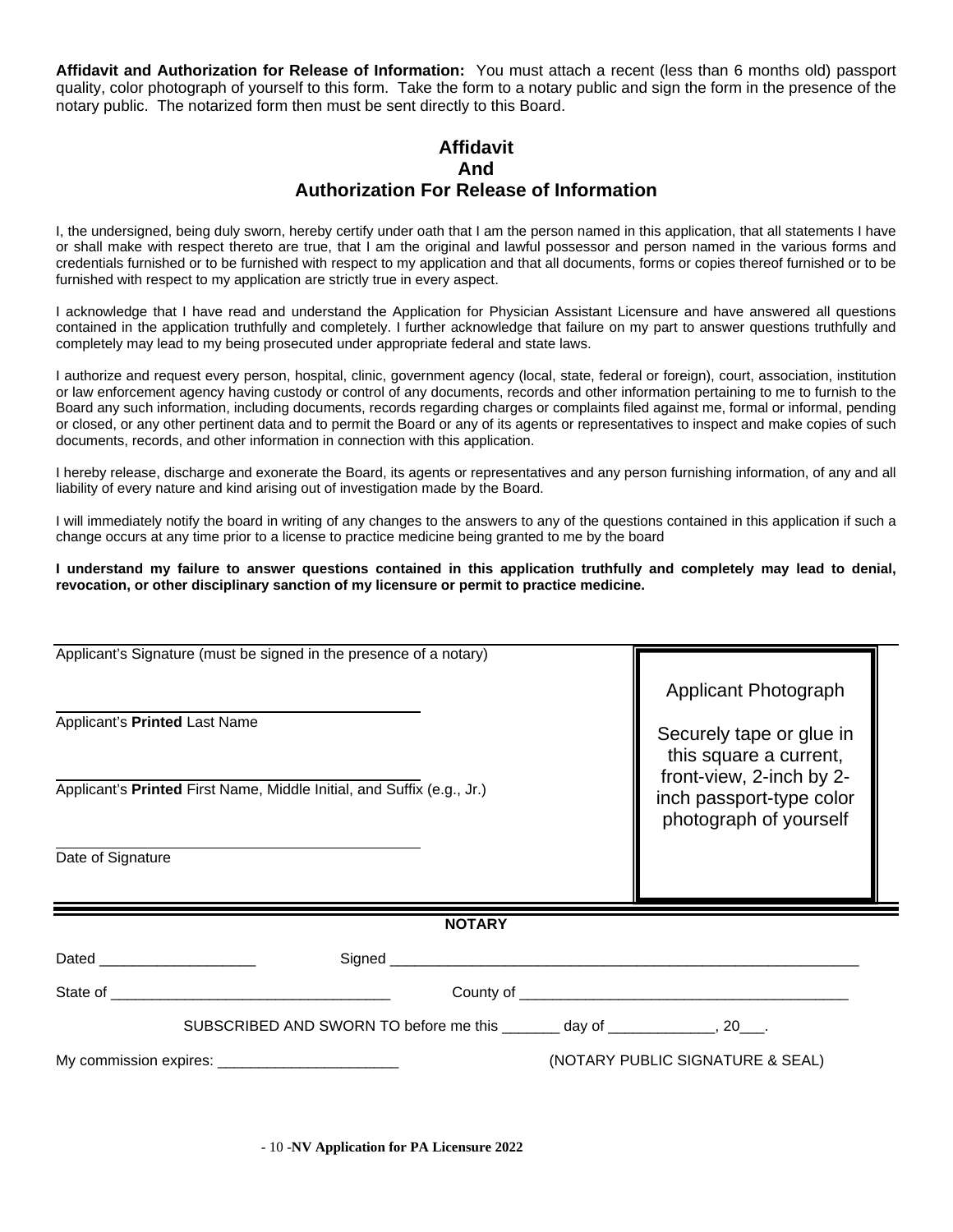# **Licensure Verification Form**

(Copy this form for multiple licenses)

I am applying for a license to practice medicine with the **Nevada State Board of Osteopathic Medicine**. The Board requires that this form be completed by each state or Canadian province in which I hold or have held licenses, whether now current or not. Please complete the form and return it directly to the following Board:

| To be completed by applicant  |                                                                                                                               |                         |                 |              |                                                    |
|-------------------------------|-------------------------------------------------------------------------------------------------------------------------------|-------------------------|-----------------|--------------|----------------------------------------------------|
| Applicant Name:               |                                                                                                                               |                         |                 |              |                                                    |
|                               | Last                                                                                                                          | First                   | Middle          | Suffix       |                                                    |
| Date of Birth: Date of Birth: |                                                                                                                               | Social Security Number: | License Number: |              | (From State/Province you are sending this form to) |
| Board indicated below.        | The applicant's social security number is to be used for purposes of identification and may not be used for any other reason. |                         |                 |              |                                                    |
|                               | Signature of Applicant Management Control of Applicant                                                                        |                         | Date            |              |                                                    |
|                               | Board Name: NEVADA STATE BOARD OF OSTEOPATHIC MEDICINE                                                                        |                         |                 |              |                                                    |
|                               | Address: 2275 Corporate Circle, Suite 210                                                                                     | Henderson               |                 | NV.          | 89074                                              |
|                               | <b>Street</b>                                                                                                                 | City                    |                 | <b>State</b> | Zip Code                                           |

## **TO BE COMPLETED BY STATE LICENSING BOARD OR CANADIAN PROVINCE**

| Name of Licensee: Name of Licensee:                                                                                                                                                                                                                                                                                                              |                                                                                                                                                                                                                                      |                      |        |  |
|--------------------------------------------------------------------------------------------------------------------------------------------------------------------------------------------------------------------------------------------------------------------------------------------------------------------------------------------------|--------------------------------------------------------------------------------------------------------------------------------------------------------------------------------------------------------------------------------------|----------------------|--------|--|
| I ast                                                                                                                                                                                                                                                                                                                                            | First                                                                                                                                                                                                                                | <b>Middle Middle</b> | Suffix |  |
| License Type:_____________________________License Number:_________________________________Issue Date:_________                                                                                                                                                                                                                                   |                                                                                                                                                                                                                                      |                      |        |  |
| Is this license current? TYes No Expiration Date: The Content Content of the Content of the September 2016 of t                                                                                                                                                                                                                                  |                                                                                                                                                                                                                                      |                      |        |  |
| 1) Have formal disciplinary proceedings been initiated against applicant's license by a disciplinary authority in your state?<br>□Yes □No □ Cannot answer under state law                                                                                                                                                                        | If Yes, please explain: <u>contract and contract and contract and contract and contract and contract and contract and contract and contract and contract and contract and contract and contract and contract and contract and co</u> |                      |        |  |
| 2) Has the applicant ever been warned, censured, placed on probation, formal consent, reprimand or in any other manner<br>disciplined or has applicant's license been revoked, suspended, or in any other manner limited by a licensing or<br>disciplinary authority in your state?<br>$\Box$ Yes $\Box$ No $\Box$ Cannot answer under state law |                                                                                                                                                                                                                                      |                      |        |  |
| <b>Affix Board Seal Here</b>                                                                                                                                                                                                                                                                                                                     | Board Authorized Signature: Management Controller and Controller and Controller and Controller and Controller                                                                                                                        |                      |        |  |
|                                                                                                                                                                                                                                                                                                                                                  |                                                                                                                                                                                                                                      |                      |        |  |
|                                                                                                                                                                                                                                                                                                                                                  | Date: https://www.archive.com/communications/communications/communications/communications/communications/communications/communications/communications/communications/communications/communications/communications/communicatio       |                      |        |  |
| Return to:<br><b>Nevada State Board of Osteopathic Medicine</b><br>2275 Corporate Circle, Suite 210<br>Henderson, NV 89074                                                                                                                                                                                                                       |                                                                                                                                                                                                                                      |                      |        |  |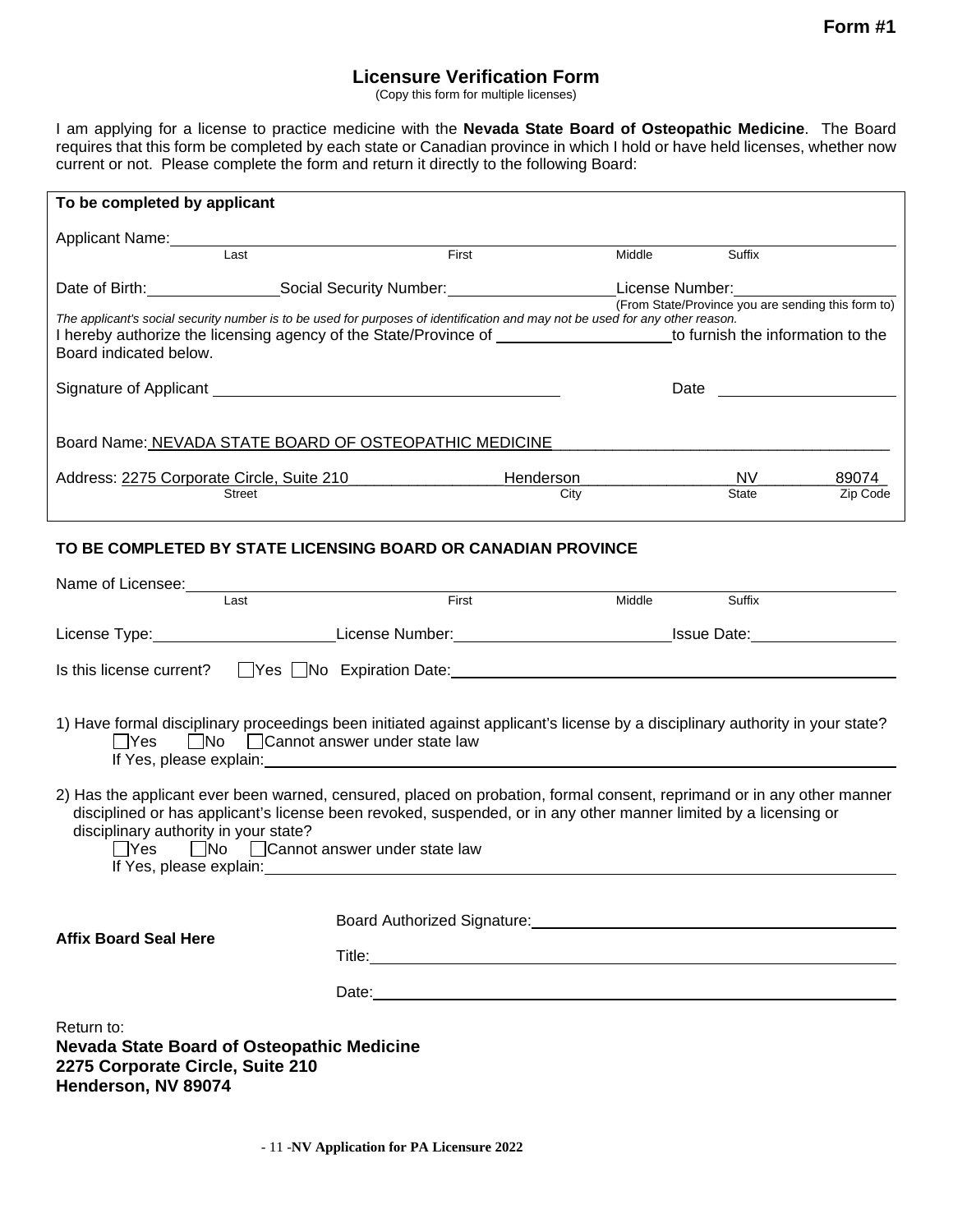## **Form #2**

# **Medical Malpractice/Professional Liability Claims Information**

(Copy this form to report multiple claims)

|                                                                                                                                                                                                                                    | Court Where Filed In: Court Where Filed In:                                                                                                                                                                                          |
|------------------------------------------------------------------------------------------------------------------------------------------------------------------------------------------------------------------------------------|--------------------------------------------------------------------------------------------------------------------------------------------------------------------------------------------------------------------------------------|
|                                                                                                                                                                                                                                    |                                                                                                                                                                                                                                      |
|                                                                                                                                                                                                                                    |                                                                                                                                                                                                                                      |
| Claimant: <u>Claimant:</u> Claimant: Claimant: Claimant: Claimant: Claimant: Claimant: Claimant: Claimant: Claimant: Claimant: Claimant: Claimant: Claimant: Claimant: Claimant: Claimant: Claimant: Claimant: Claimant: Claimant: |                                                                                                                                                                                                                                      |
|                                                                                                                                                                                                                                    | Respondent: <u>example and the contract of the contract of the contract of the contract of the contract of the contract of the contract of the contract of the contract of the contract of the contract of the contract of the c</u> |
| <b>Brief Description of Allegations:</b>                                                                                                                                                                                           |                                                                                                                                                                                                                                      |
|                                                                                                                                                                                                                                    |                                                                                                                                                                                                                                      |
|                                                                                                                                                                                                                                    |                                                                                                                                                                                                                                      |
|                                                                                                                                                                                                                                    |                                                                                                                                                                                                                                      |
|                                                                                                                                                                                                                                    |                                                                                                                                                                                                                                      |
|                                                                                                                                                                                                                                    | ,我们也不会有什么?""我们的人,我们也不会有什么?""我们的人,我们也不会有什么?""我们的人,我们也不会有什么?""我们的人,我们也不会有什么?""我们的人                                                                                                                                                     |
|                                                                                                                                                                                                                                    |                                                                                                                                                                                                                                      |
|                                                                                                                                                                                                                                    |                                                                                                                                                                                                                                      |
|                                                                                                                                                                                                                                    | ,我们也不会有什么?""我们的人,我们也不会有什么?""我们的人,我们也不会有什么?""我们的人,我们也不会有什么?""我们的人,我们也不会有什么?""我们的人                                                                                                                                                     |
|                                                                                                                                                                                                                                    |                                                                                                                                                                                                                                      |
|                                                                                                                                                                                                                                    |                                                                                                                                                                                                                                      |
| *** Please attach/mail a copy of the Summons/Complaint/Claim notice with form***                                                                                                                                                   |                                                                                                                                                                                                                                      |
| Claim status & Effective Date of That Status:                                                                                                                                                                                      |                                                                                                                                                                                                                                      |
| □ Open (pending) □ Arbitration/Mediation □ Closed (settled)                                                                                                                                                                        | □Dismissed<br>$\exists$ Other                                                                                                                                                                                                        |
|                                                                                                                                                                                                                                    |                                                                                                                                                                                                                                      |
|                                                                                                                                                                                                                                    |                                                                                                                                                                                                                                      |
| ***Refer to NRS 633.527 for all requirements of reporting Malpractice Claims/Board Actions***                                                                                                                                      |                                                                                                                                                                                                                                      |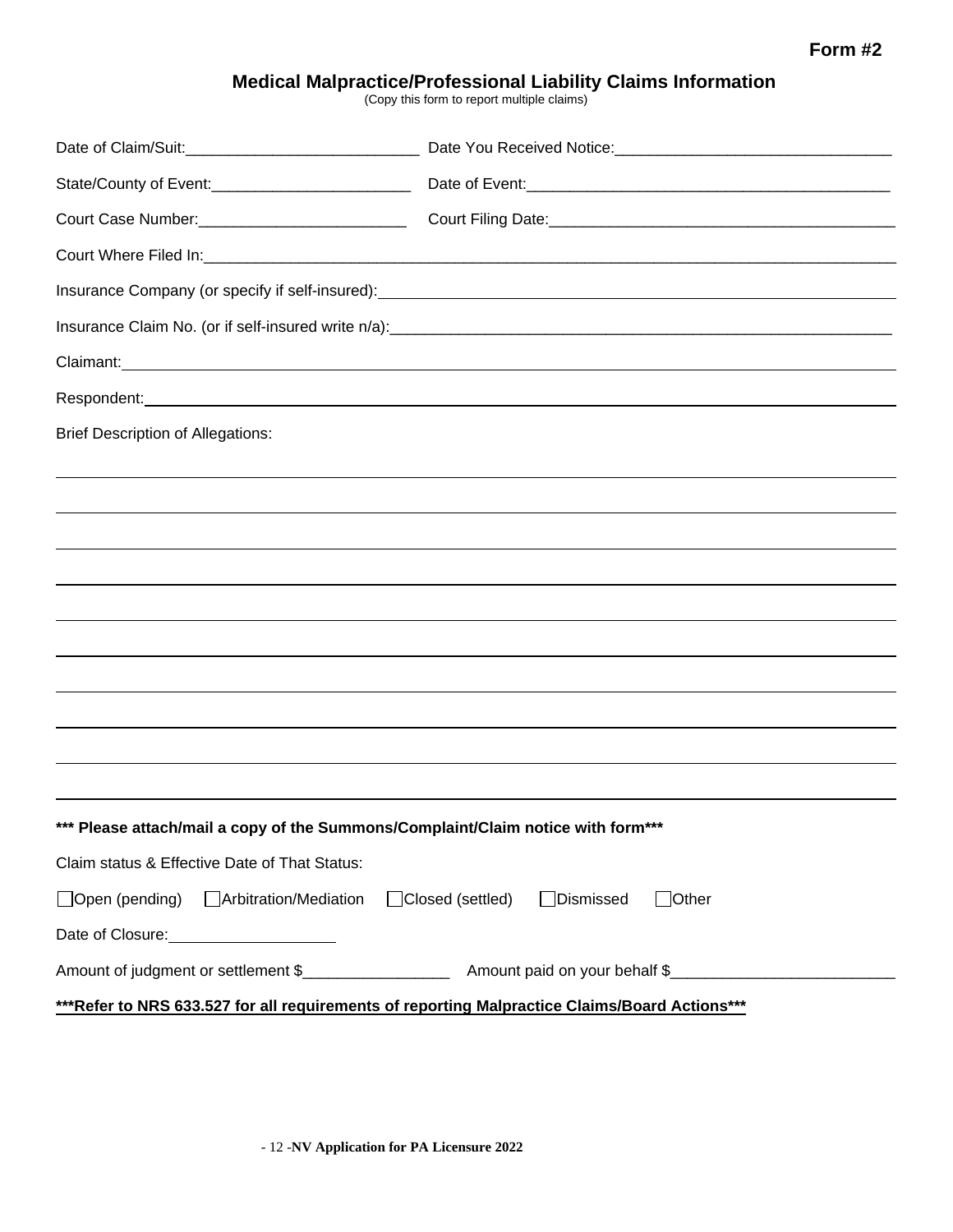# **NEVADA STATE BOARD OF OSTEOPATHIC MEDICINE Affidavit of Moral and Professional Character**

(This form may be duplicated for a total of THREE from different references is required) **At least one**  Affidavit must be completed by a medical professional the applicant has known for at least three (3) **years or more.**

This letter of recommendation must be signed by a licensed D.O., M.D., P.A., or APRN

|                                      |                                                                                                                                                                                                         |                                                   | , 20                                                                                                                                                                                                                                                                                                           |
|--------------------------------------|---------------------------------------------------------------------------------------------------------------------------------------------------------------------------------------------------------|---------------------------------------------------|----------------------------------------------------------------------------------------------------------------------------------------------------------------------------------------------------------------------------------------------------------------------------------------------------------------|
| City                                 | <b>State</b>                                                                                                                                                                                            | Date                                              |                                                                                                                                                                                                                                                                                                                |
|                                      | To the Nevada State Board of Osteopathic Medicine:                                                                                                                                                      |                                                   |                                                                                                                                                                                                                                                                                                                |
|                                      | I certify that I am licensed under the laws of _________________________________<br>practice either allopathic or osteopathic medicine and that I have known the applicant,                             |                                                   | to                                                                                                                                                                                                                                                                                                             |
| Nevada.                              | moral character and worthy of professional recognition, that he/she is free from habits liable to<br>interfere with the provision of professional services, has good standing in the community in which |                                                   | _______________________________, D.O or P.A., for ______________ years, that I personally knew<br>the applicant while actively engaged in the practice of osteopathic medicine; that he/she is of good<br>he/she resides and is worthy of receiving a license to practice osteopathic medicine in the State of |
| Signature                            |                                                                                                                                                                                                         | <b>Address</b>                                    |                                                                                                                                                                                                                                                                                                                |
| <b>Print Name</b>                    |                                                                                                                                                                                                         |                                                   | the control of the control of the control of the control of the control of the control of                                                                                                                                                                                                                      |
| State of _____________________       |                                                                                                                                                                                                         |                                                   |                                                                                                                                                                                                                                                                                                                |
| County of ____________________       |                                                                                                                                                                                                         |                                                   |                                                                                                                                                                                                                                                                                                                |
|                                      | Subscribed and sworn to before me on the ________ day of _____________________, 20 _____                                                                                                                |                                                   |                                                                                                                                                                                                                                                                                                                |
| <b>Signature of Notary</b>           |                                                                                                                                                                                                         |                                                   |                                                                                                                                                                                                                                                                                                                |
| My Commission expires on ______      |                                                                                                                                                                                                         |                                                   |                                                                                                                                                                                                                                                                                                                |
| Please return completed form to the: | 2275 Corporate Circle, Suite 210<br>Henderson, NV 89074<br>- 13 -NV Application for PA Licensure 2022                                                                                                   | <b>Nevada State Board of Osteopathic Medicine</b> | Phone: 702-732-2147                                                                                                                                                                                                                                                                                            |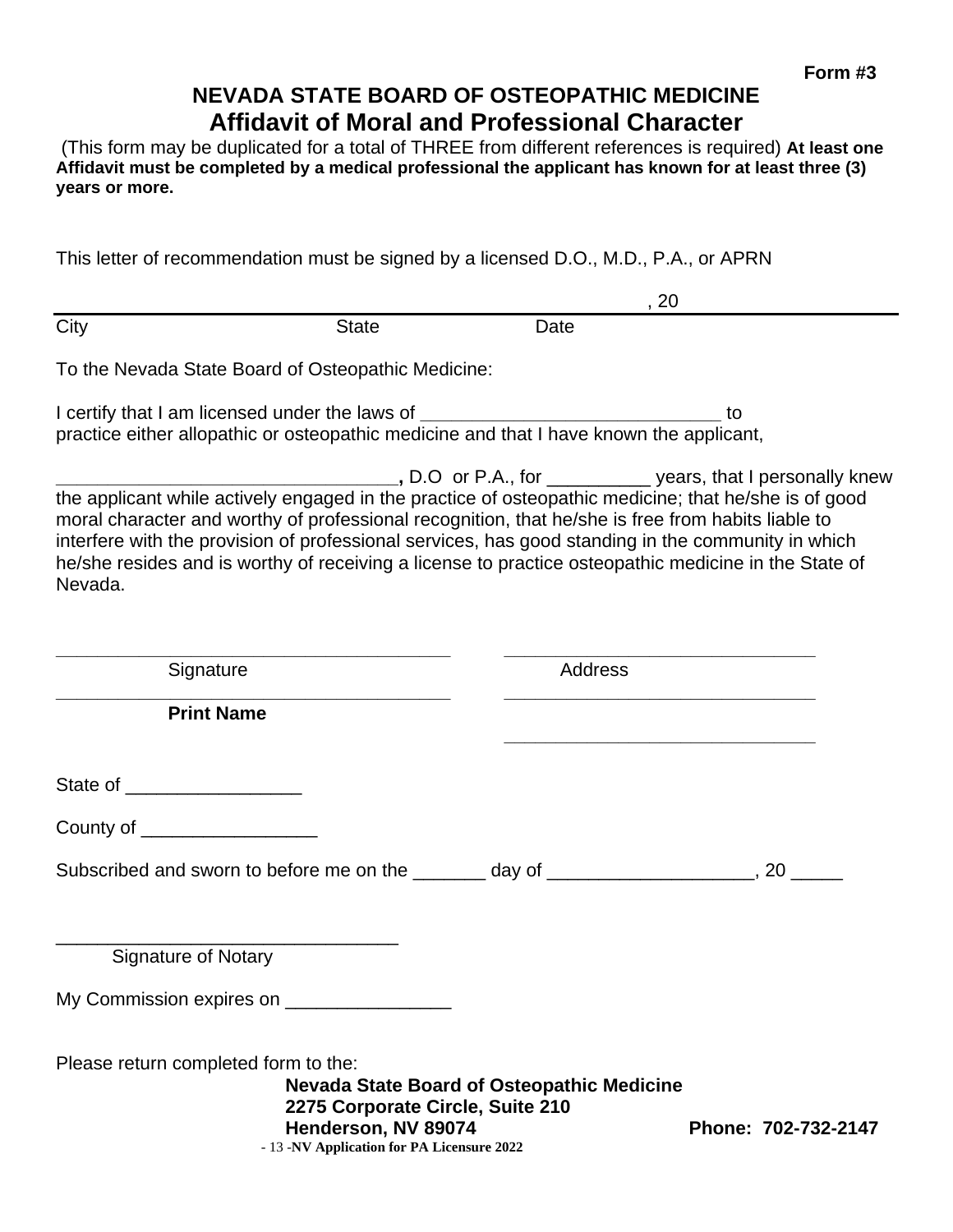#### **NOTIFICATION TO NEVADA STATE BOARD OF OSTEOPATHIC MEDICINE OF SUPERVISION OF PHYSICIAN ASSISTANT**

**COMES NOW \_\_\_\_\_\_\_\_\_\_\_\_\_\_\_\_\_\_\_\_\_\_\_\_\_\_\_\_\_\_\_\_\_\_, D.O. being first duly sworn who deposes and says that: I, the undersigned physician, am duly licensed to practice medicine in the state of Nevada by the Nevada State Board of Osteopathic Medicine, possess an active license to practice medicine in the state of Nevada, license number \_\_\_\_\_\_\_\_\_\_\_\_\_, am in good standing with the Nevada State Board of Osteopathic Medicine. I am engaged in the practice of medicine in the state of Nevada, am current on all my required CME and am not aware of any disciplinary action, formal or informal, pending against me by the Nevada State Board of Osteopathic Medicine or any other jurisdiction's medical licensing entity. I have checked with the Nevada State Board of Osteopathic Medicine and determined that the physician assistant I am going to supervise has not \_\_ or has \_\_ (mark one) been formally disciplined by the Nevada State Board of Osteopathic Medicine and is licensed by the Nevada State Board of Osteopathic Medicine.**

I have read and am aware of the provisions of Chapter 633 of the Nevada Revised Statutes concerning the duties of a supervising physician, as well as Chapter 633 of the Nevada Administrative Code which are the regulations adopted by the Nevada State Board of Osteopathic Medicine concerning a physician's relationship with a physician assistant and/or advanced practitioner of nursing. I have read and am aware of the regulation of the Nevada State Board of Osteopathic Medicine under Chapter 633 of the Nevada Administrative Code that precludes a physician from simultaneously supervising more than three physician assistants or collaborating with more than three advanced practitioners of nursing, or with a combination of more than three physician assistants and advanced practitioners of nursing.

I hereby certify that this relationship does not violate the limitation cited above concerning the total number of physician assistants or advanced practitioners of nursing with whom I may simultaneously supervise or collaborate. Upon receipt of same, I will be supervising the following named physician assistant at the following practice location(s):

| Practice Location                          | Telephone #                                              | Practice Location                                                                                                                                                                                                                                                                                                                                                                                                                                                                                                                                                                                                                                                                                                                                                                                                                                                                                                                                                                                                            | Telephone # |
|--------------------------------------------|----------------------------------------------------------|------------------------------------------------------------------------------------------------------------------------------------------------------------------------------------------------------------------------------------------------------------------------------------------------------------------------------------------------------------------------------------------------------------------------------------------------------------------------------------------------------------------------------------------------------------------------------------------------------------------------------------------------------------------------------------------------------------------------------------------------------------------------------------------------------------------------------------------------------------------------------------------------------------------------------------------------------------------------------------------------------------------------------|-------------|
| Practice Location                          | Telephone #                                              | Practice Location                                                                                                                                                                                                                                                                                                                                                                                                                                                                                                                                                                                                                                                                                                                                                                                                                                                                                                                                                                                                            | Telephone # |
|                                            |                                                          | I am aware that a copy of this Notification will be placed in my licensing file at the offices of the Nevada State Board of Osteopathic Medicine.                                                                                                                                                                                                                                                                                                                                                                                                                                                                                                                                                                                                                                                                                                                                                                                                                                                                            |             |
|                                            |                                                          |                                                                                                                                                                                                                                                                                                                                                                                                                                                                                                                                                                                                                                                                                                                                                                                                                                                                                                                                                                                                                              |             |
| Supervising Physician Name (Print or Type) |                                                          | Supervising Physician (Signature)                                                                                                                                                                                                                                                                                                                                                                                                                                                                                                                                                                                                                                                                                                                                                                                                                                                                                                                                                                                            |             |
|                                            |                                                          |                                                                                                                                                                                                                                                                                                                                                                                                                                                                                                                                                                                                                                                                                                                                                                                                                                                                                                                                                                                                                              |             |
|                                            | 20, and in my presence, executed this one-page document. | The above - named physician, being first duly sworn, deposes and states that he/she appeared before me, a notary public, on the ____ day of                                                                                                                                                                                                                                                                                                                                                                                                                                                                                                                                                                                                                                                                                                                                                                                                                                                                                  |             |
|                                            |                                                          | Notary Public                                                                                                                                                                                                                                                                                                                                                                                                                                                                                                                                                                                                                                                                                                                                                                                                                                                                                                                                                                                                                |             |
| COMES NOW<br>me.                           |                                                          | physician assistant, am duly licensed as a physician assistant in the state of Nevada by the Nevada State Board of Osteopathic Medicine, and am in good standing<br>with the Nevada State Board of Osteopathic Medicine, and has not __or has __(mark one) been formally disciplined by the Board for a violation of the Medical<br>Practice Act of the state of Nevada. I have read and am aware of the provisions of Chapter 633 of the Nevada Revised Statues and the Nevada Administrative Code<br>as those laws apply to physician assistants. I am aware a copy of this Notification will be placed in my licensing file at the offices of the Board, and, the provisions<br>of the Nevada Administrative Code 633.288(3)(b) require if this relationship is terminated my failure to notify the Board of the termination within 10 days or my<br>continuing to practice this portion of my practice until such time as I advise the Board of my new supervising physician, is grounds for disciplinary action against |             |
|                                            |                                                          |                                                                                                                                                                                                                                                                                                                                                                                                                                                                                                                                                                                                                                                                                                                                                                                                                                                                                                                                                                                                                              |             |
|                                            |                                                          |                                                                                                                                                                                                                                                                                                                                                                                                                                                                                                                                                                                                                                                                                                                                                                                                                                                                                                                                                                                                                              |             |
| Physician Assistant Name (Print or Type)   |                                                          | Physician Assistant (Signature)                                                                                                                                                                                                                                                                                                                                                                                                                                                                                                                                                                                                                                                                                                                                                                                                                                                                                                                                                                                              |             |
|                                            |                                                          |                                                                                                                                                                                                                                                                                                                                                                                                                                                                                                                                                                                                                                                                                                                                                                                                                                                                                                                                                                                                                              |             |

Notary Public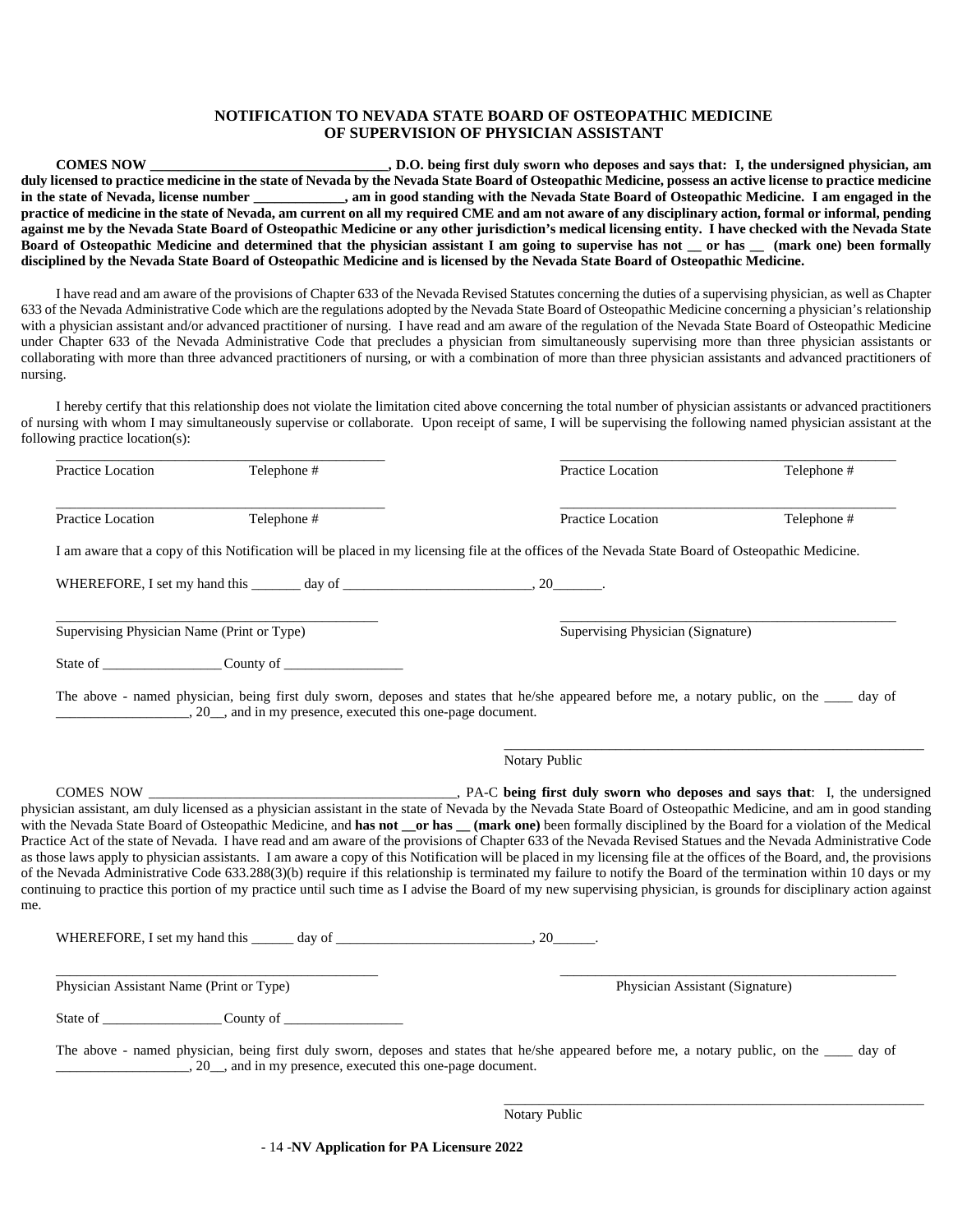# **Written Collaborating Agreement Supervising Physician and Physician Assistant**

This is a Written Collaboration agreement, in compliance with NAC 633.288, between PA-C (hereinafter "the Physician Assistant") and  $\underline{\hspace{1cm}}$  D.O. (hereinafter "the Doctor"). Through this agreement, the Doctor and the Physician Assistant affirm they each have read and are aware of the Nevada Revised Statutes (NRS 633) and Nevada Administrative Code (NAC 633) that govern the supervision of a physician assistant by a Nevada licensed physician, and each affirm they will comply with all the statutes and regulations governing such supervision.

We agree that the Physician Assistant's practice shall be within the scope of practice of the Doctor, and that that scope of practice shall be: ethal be: ethal be: the Physician Assistant will provide services at the following location and at the following times:

> Location: \_\_\_\_\_\_\_\_\_\_\_\_\_\_\_\_\_\_\_\_\_\_\_\_\_\_\_\_\_\_\_\_\_\_\_\_\_\_\_\_\_\_\_\_\_\_\_\_\_\_\_\_\_\_\_\_\_ Times:

We agree that in furtherance of the Physician Assistant's practice under the supervision of the Doctor, the Physician Assistant may perform the following tasks [check all that apply and add any that are not on the following list]:

- \_\_\_ (a) Obtaining the medical histories of patients;
- \_\_\_ (b) Performing physical examinations;
- \_\_\_ (c) Ordering and performing diagnostic and therapeutic procedures;
- \_\_\_ (d) Implementing a treatment plan outlined by a supervising physician;
- \_\_\_ (e) Monitoring the effectiveness of therapeutic interventions;
- \_\_\_ (f) Assisting at surgery;
- \_\_\_ (g) Offering counseling and education to meet the needs of patients;
- \_\_\_ (h) Making appropriate referrals; and
- \_\_\_ (i) Pronouncing death, excluding the diagnosis of the cause of death.

|   | <u> 1980 - Jan Barbara (j. 1980)</u> |
|---|--------------------------------------|
| m |                                      |
|   |                                      |
|   |                                      |
|   |                                      |
|   |                                      |

We agree that the Doctor shall ensure that:

- (a) The physician assistant is clearly identified to the patients as a physician assistant;
- (b) The physician assistant performs only those medical services which are specified in the written collaborating agreement between the supervising physician and the physician assistant; and
	- (c) The physician assistant strictly complies with:
- (1) The provisions of the registration certificate issued to the physician assistant by the State Board of Pharmacy pursuant to NRS 639.1373; and

 (2) The regulations of the State Board of Pharmacy regarding controlled substances, poisons, dangerous drugs or devices.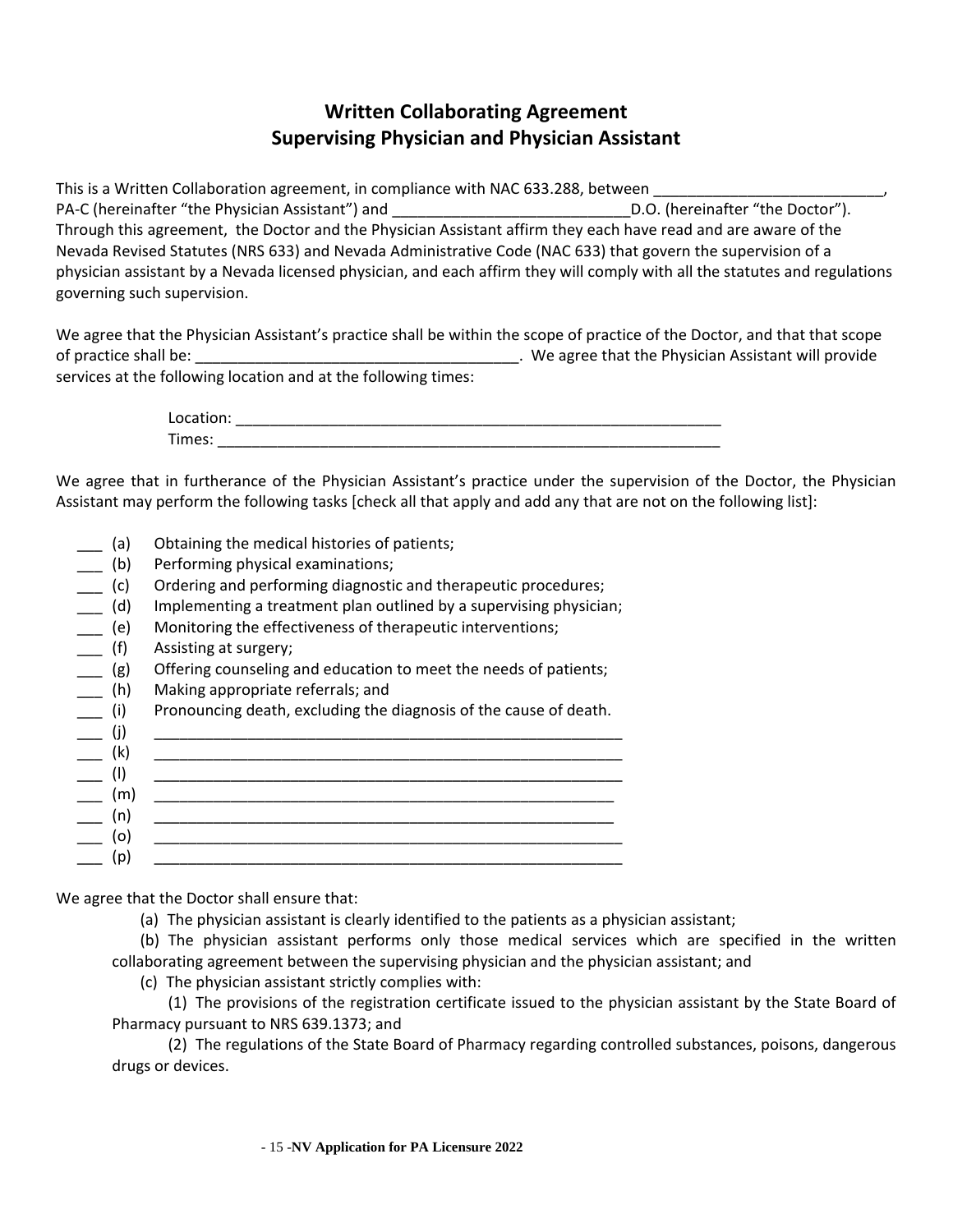We agree that the Doctor will:

 (a) Except as otherwise provided in NRS 633.469, provide supervision in person at least once each month to the physician assistant.

 (b) Be available for consultation at all times during which the physician assistant is performing medical services.

 (c) Review and initial at least 10 percent of the charts of the patients of the physician assistant at least four times each year.

 (d) Develop and carry out a program to ensure the quality of care provided by the physician assistant, which must include, without limitation:

(1) An assessment of the medical competency of the physician assistant;

(2) A review and initialing of selected charts;

 (3) An assessment of a representative sample of the referrals or consultations made by the physician assistant with other health professionals as required by the condition of the patient;

 (4) Direct observation of the ability of the physician assistant to take medical histories from and perform examinations of patients representative of those cared for by the physician assistant; and

 (5) Maintenance by the supervising physician of accurate records and documentation regarding the program for each physician assistant supervised.

 (e) Examine a patient cared for by a physician assistant for a recurring illness that is not a chronic illness if the patient does not show improvement within a reasonable period of time.

We agree that if there are additional terms and conditions that will apply to or govern our relationship – such as, for example, the terms of the quality assurance program – that we will attach those to this document and that those will be deemed incorporated into this document as if they were set out herein.

\_\_\_\_\_\_\_\_\_\_\_\_\_\_\_\_\_\_\_\_\_\_\_\_\_\_\_\_\_\_\_\_ \_\_\_\_\_\_\_\_\_\_\_\_\_\_\_\_\_\_\_\_\_\_\_\_\_\_\_\_\_\_\_\_\_\_\_

**\_\_\_\_\_\_\_\_\_\_\_\_\_\_\_\_\_\_\_\_\_\_\_\_\_\_\_\_\_\_\_ PA-C \_\_\_\_\_\_\_\_\_\_\_\_\_\_\_\_\_\_\_\_\_\_\_\_\_\_\_\_\_\_\_\_\_D.O.**

(printed name)(printed name)

(signature) (signature)

### **Completed original agreement is to be mailed directly to:**

Nevada State Board of Osteopathic Medicine

2275 Corporate Circle, Suite 210, Henderson, NV 89074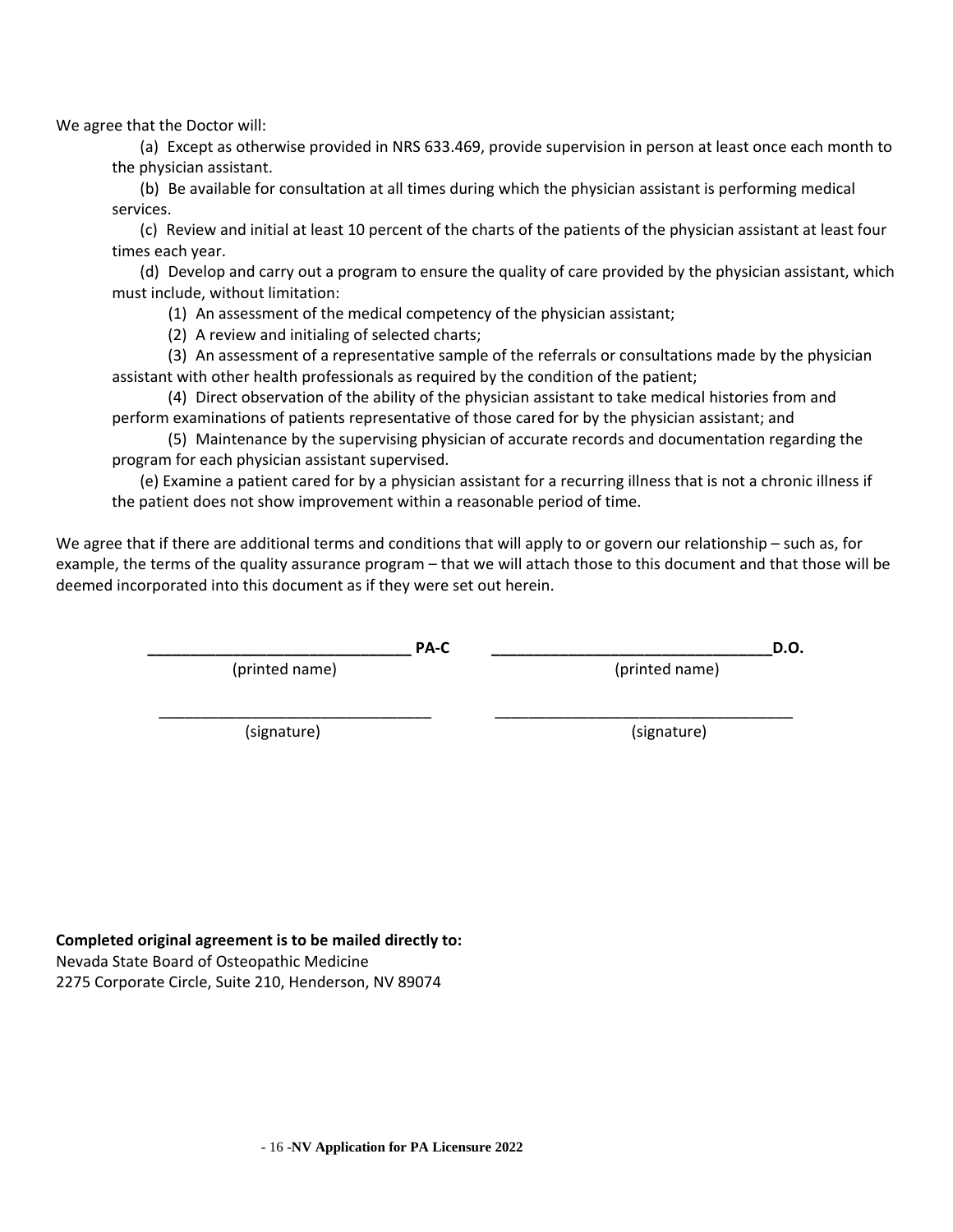### **LAWS THAT APPLY TO AND GOVERN THE PHYSICIAN ASSISTANT AND THE DOCTOR**

#### **NRS 633.469 Supervising osteopathic physicians: Requirements of supervision.**

 1. A supervising osteopathic physician shall provide supervision to his or her physician assistant continuously whenever the physician assistant is performing his or her professional duties.

 2. Except as otherwise provided in subsection 3, a supervising osteopathic physician may provide supervision to his or her physician assistant in person, electronically, telephonically or by fiber optics. When providing supervision electronically, telephonically or by fiber optics, a supervising osteopathic physician may be at a different site than the physician assistant, including a site located within or outside this State or the United States.

 3. A supervising osteopathic physician shall provide supervision to his or her physician assistant in person at all times during the first 30 days that the supervising osteopathic physician supervises the physician assistant. The provisions of this subsection do not apply to a federally qualified health center.

 4. Before beginning to supervise a physician assistant, a supervising osteopathic physician must communicate to the physician assistant:

(a) The scope of practice of the physician assistant;

(b) The access to the supervising osteopathic physician that the physician assistant will have; and

(c) Any processes for evaluation that the supervising osteopathic physician will use to evaluate the physician assistant.

 5. A supervising osteopathic physician shall not delegate to his or her physician assistant, and the physician assistant shall not accept, a task that is beyond the physician assistant's capability to complete safely.

 6. As used in this section, "federally qualified health center" has the meaning ascribed to it in 42 U.S.C. § 1396d(l)(2)(B). (Added to NRS by 2007, 1832; A 2013, 2019)

#### **NAC 633.288 Physician assistants and supervising physicians: Collaborating agreements; limitations.** (NRS 633.291, 633.434, 633.466, 633.469)

 1. Except as otherwise provided in this section, a physician assistant must enter into a written collaborating agreement with a supervising physician before the physician assistant may perform medical services under the supervision of that supervising physician. Such an agreement must:

- (a) Describe the location, times and manner in which the physician assistant will assist the supervising physician;
- (b) Specify the medical services that the physician assistant is authorized to perform;
- (c) Be signed by the physician assistant and the supervising physician; and
- (d) Be notarized.
- 2. A physician assistant may perform only those medical services specified in the written collaborating agreement.
- 3. A physician assistant who has entered into a written collaborating agreement with a supervising physician shall:
- (a) Submit a copy of the agreement to the Board within 10 days after entering into the written collaborating agreement.
- (b) Notify the Board in writing within 10 days after the termination of the written collaborating agreement.

 4. Except as otherwise provided in this subsection, a physician assistant may not perform medical services under the supervision of more than three supervising physicians. A physician assistant employed by a medical facility may not perform medical services at the medical facility under the supervision of more than one supervising physician. As used in this subsection, "medical facility" has the meaning ascribed to it NRS 449.0151.

 5. A physician assistant may perform medical services under a temporary written collaborating agreement that is valid for not more than 30 days if the agreement is approved by the Board.

 6. A supervising physician may not supervise more than a total of three physician assistants and advanced practitioners of nursing at one time. As used in this subsection, "advanced practitioner of nursing" has the meaning ascribed to it in NRS 453.023.

 7. A physician assistant who has been subject to disciplinary action pursuant to this chapter or chapter 633 of NRS may only be supervised by a supervising physician who has been approved by the Board to supervise that physician assistant.

(Added to NAC by Bd. of Osteopathic Med. by R192-07, eff. 12-17-2008)

### **NAC 633.289 Supervising physicians: Responsibilities.** (NRS 633.291, 633.434, 633.466, 633.469)

 1. A supervising physician is responsible for all of the activities related to the performance of medical services conducted by the physician assistant whom he or she supervises, including, without limitation:

- 17 -**NV Application for PA Licensure 2022**